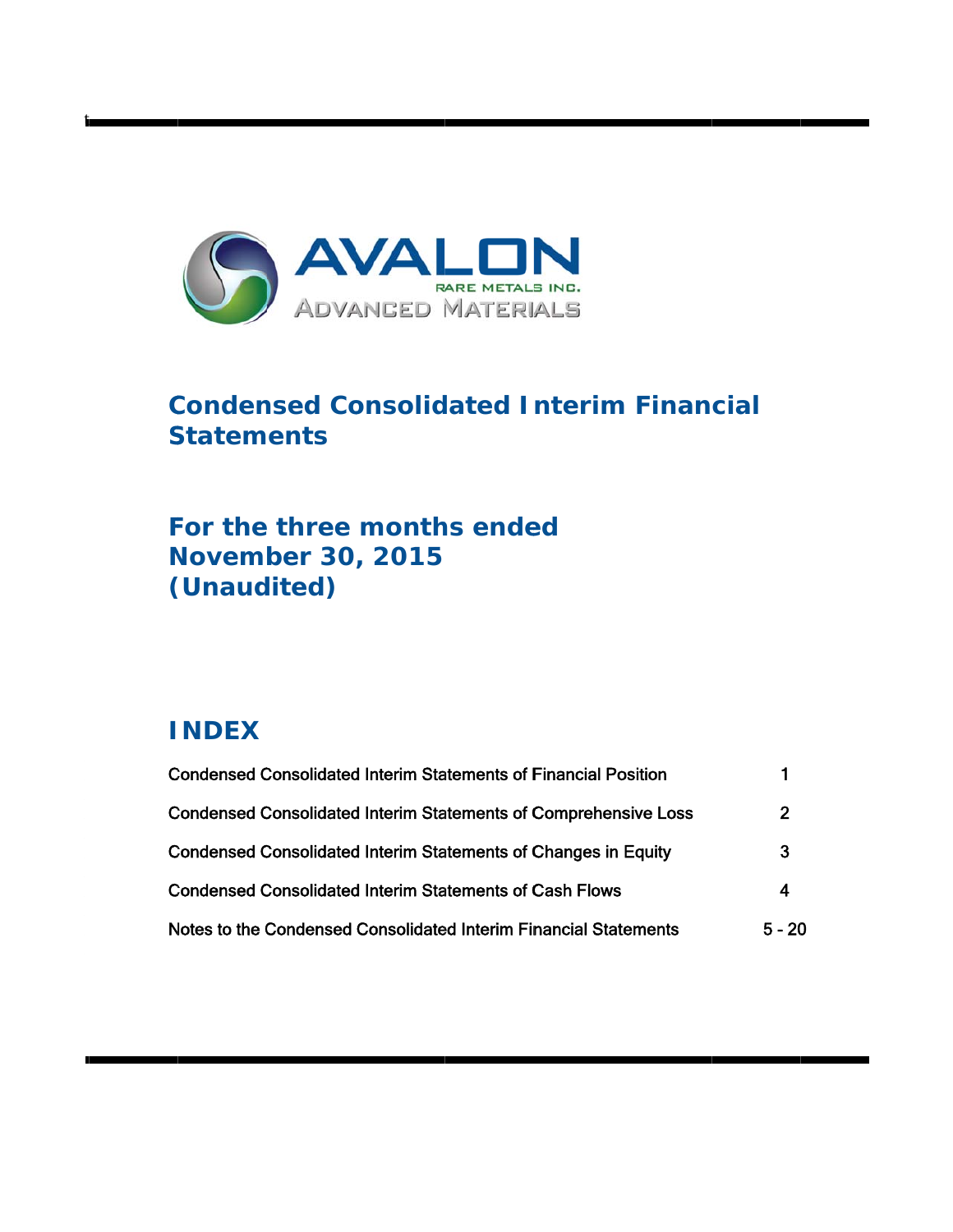# **Condensed Consolidated Interim Statements of Financial Position (expressed in Canadian Dollars) (unaudited)**

|                                                                                                    | November 30,<br>2015      | August 31,<br>2015       |
|----------------------------------------------------------------------------------------------------|---------------------------|--------------------------|
| <b>Assets</b>                                                                                      |                           |                          |
| <b>Current Assets</b><br>Cash and cash equivalents                                                 | \$<br>3,156,769           | \$<br>5,247,738          |
| Other receivables<br>Prepaid expenses and deposits                                                 | 469,858<br>381,391        | 424,259<br>680,008       |
|                                                                                                    | 4,008,018                 | 6,352,005                |
| <b>Non-Current Assets</b>                                                                          |                           |                          |
| Exploration and evaluation assets (note 5)<br>Property, plant and equipment (note 6)               | 10,839,078<br>103,953,300 | 9,003,980<br>103,867,289 |
|                                                                                                    | 114,792,378               | 112,871,269              |
|                                                                                                    | \$<br>118,800,396         | \$<br>119,223,274        |
| <b>Liabilities</b>                                                                                 |                           |                          |
| <b>Current Liabilities</b>                                                                         |                           |                          |
| Accounts payable<br><b>Accrued liabilities</b>                                                     | \$<br>741,892<br>607,365  | \$<br>488,719<br>600,070 |
| Deferred flow-through share premium (note 7)                                                       | 88,164                    | 293,808                  |
| Warrants denominated in foreign currency (note 8)                                                  | 125,818<br>1,563,239      | 288,857<br>1,671,454     |
| <b>Non-Current Liabilities</b>                                                                     |                           |                          |
| Site closure and reclamation provisions                                                            | 263,600                   | 263,600                  |
|                                                                                                    | 1,826,839                 | 1,935,054                |
| <b>Shareholders' Equity</b>                                                                        |                           |                          |
| Share Capital (note 9b)                                                                            | 164,919,377               | 164,695,991              |
| Reserve for Warrants (note 9c)                                                                     | 4,020,968                 | 4,020,968                |
| Reserve for Share Based Payments (note 9d)<br>Reserve for Brokers' Compensation Warrants (note 9e) | 16,352,197<br>219,238     | 16,244,942<br>219,238    |
| <b>Accumulated Deficit</b>                                                                         | (68, 538, 223)            | (67,892,919)             |
|                                                                                                    | 116,973,557               | 117,288,220              |
|                                                                                                    | \$<br>118,800,396         | \$<br>119,223,274        |
| Approved on behalf of the Board                                                                    |                           |                          |

"Donald S. Bubar" , Director

"Brian MacEachen" , Director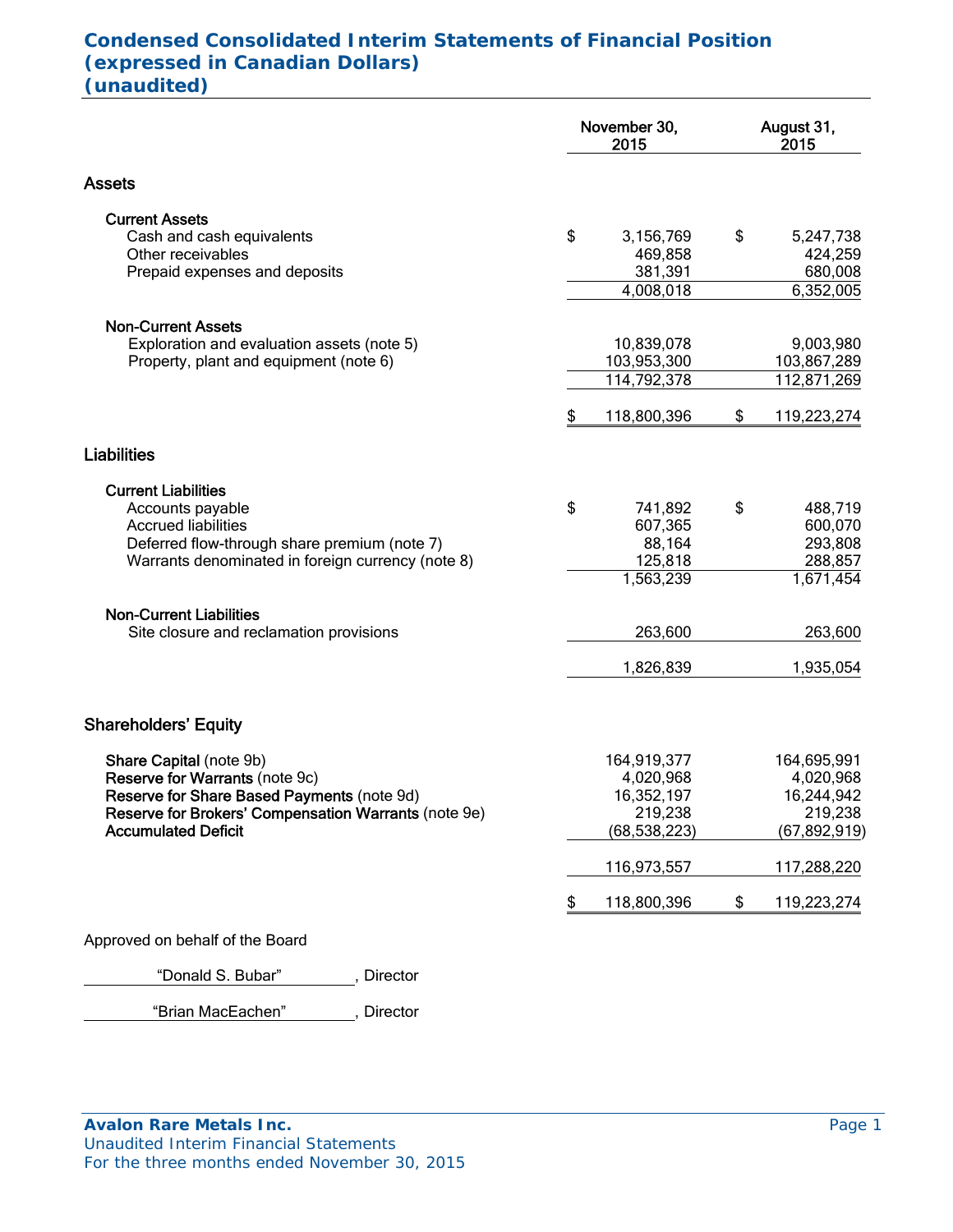# **Condensed Consolidated Interim Statements of Comprehensive Loss (expressed in Canadian Dollars, except number of shares) (unaudited)**

|                                                                                                                                                                                                                                                                                                                                                                     | <b>Three Months Ended</b><br>November 30,                               |    |                                                                                                     |
|---------------------------------------------------------------------------------------------------------------------------------------------------------------------------------------------------------------------------------------------------------------------------------------------------------------------------------------------------------------------|-------------------------------------------------------------------------|----|-----------------------------------------------------------------------------------------------------|
|                                                                                                                                                                                                                                                                                                                                                                     | 2015                                                                    |    | 2014                                                                                                |
| Revenue                                                                                                                                                                                                                                                                                                                                                             |                                                                         |    |                                                                                                     |
| Interest                                                                                                                                                                                                                                                                                                                                                            | \$<br>13,895                                                            | \$ | 15,415                                                                                              |
| <b>Expenses</b>                                                                                                                                                                                                                                                                                                                                                     |                                                                         |    |                                                                                                     |
| Corporate and administrative expenses (note 10)<br>Impairment loss on exploration and evaluation assets (note 5)<br>Write-off of land acquisition option payments (note 11)<br>General exploration<br>Depreciation<br>Share based compensation (note 9d)<br>Foreign exchange gain<br>Decrease in fair value of warrants denominated<br>in foreign currency (note 8) | 939,603<br>4,025<br>9,571<br>77,739<br>(3,056)<br>(163, 039)<br>864,843 |    | 1,242,499<br>2,375<br>212,960<br>17,544<br>12,636<br>283,088<br>(9,902)<br>(1, 126, 913)<br>634,287 |
| Net Loss before Income Taxes                                                                                                                                                                                                                                                                                                                                        | (850, 948)                                                              |    | (618, 872)                                                                                          |
| Deferred Income Tax Recoveries (note 7)                                                                                                                                                                                                                                                                                                                             | 205,644                                                                 |    |                                                                                                     |
| Net Loss and Total Comprehensive Loss for the period                                                                                                                                                                                                                                                                                                                | \$<br>(645,304)                                                         | \$ | (618, 872)                                                                                          |
| Loss per Share - Basic and Diluted                                                                                                                                                                                                                                                                                                                                  | \$<br>(0.00)                                                            | \$ | (0.00)                                                                                              |
| Weighted Average Number of Common Shares Outstanding,<br><b>Basic and Diluted</b>                                                                                                                                                                                                                                                                                   | 154,058,042                                                             |    | 126,667,591                                                                                         |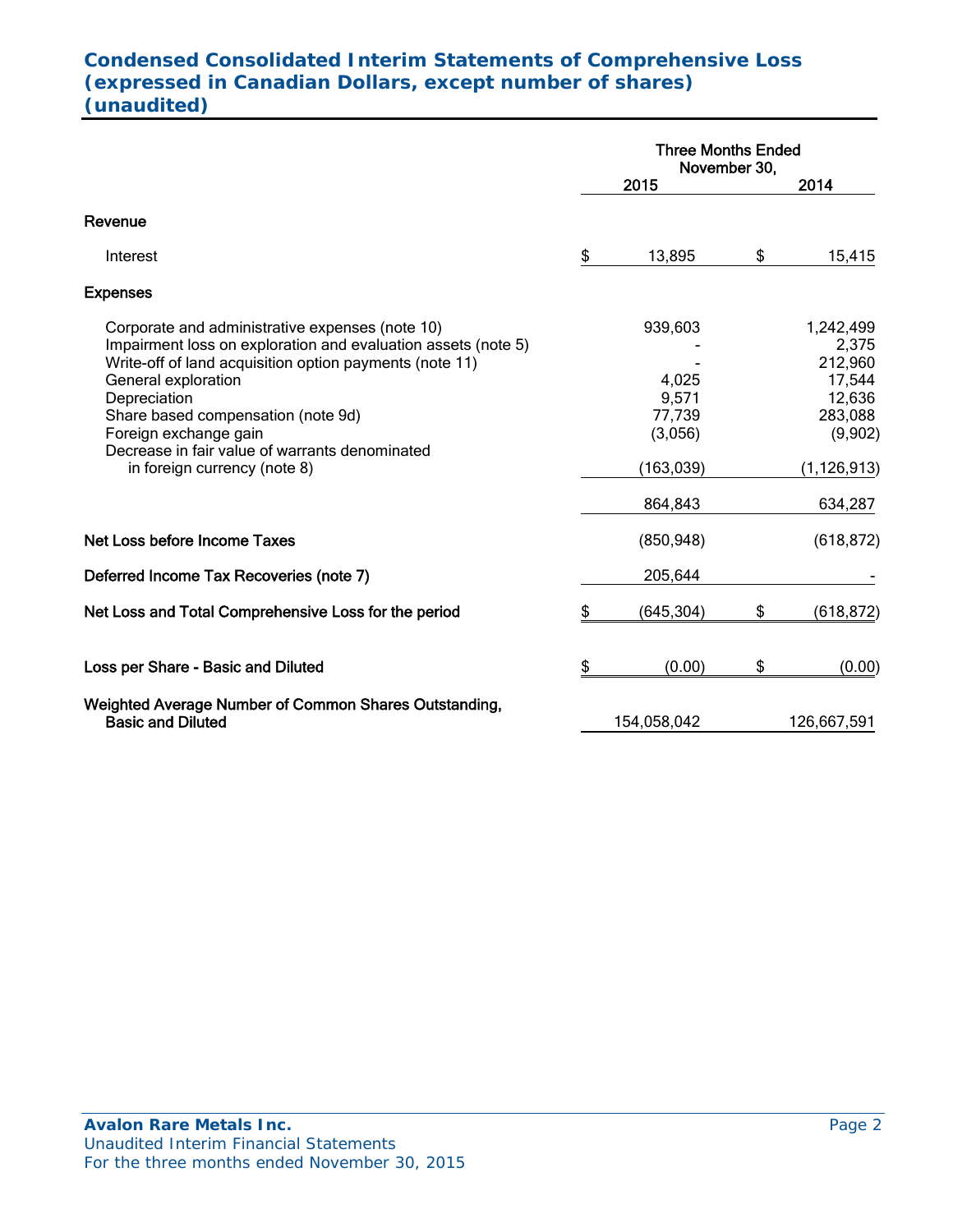# **Condensed Consolidated Interim Statements of Changes in Equity (expressed in Canadian Dollars, except number of shares) (unaudited)**

|                                              |                            | <b>Share Capital</b> | <b>Reserves</b> |                                       |                                             |                               |               |  |
|----------------------------------------------|----------------------------|----------------------|-----------------|---------------------------------------|---------------------------------------------|-------------------------------|---------------|--|
|                                              | Number of<br><b>Shares</b> | <b>Amount</b>        | Warrants        | <b>Share Based</b><br><b>Payments</b> | <b>Brokers'</b><br>Compensation<br>Warrants | Accumulated<br><b>Deficit</b> | <b>Total</b>  |  |
|                                              |                            |                      |                 |                                       |                                             |                               |               |  |
| Balance at September 1, 2014                 | 126,343,686                | \$158,553,485        | 3,863,018<br>\$ | 15,270,866                            | 123,576<br>\$                               | $$$ (64,716,545)              | \$113,094,400 |  |
| Equity offerings                             | 1,381,967                  | 343,258              |                 |                                       |                                             |                               | 343,258       |  |
| Share based compensation                     |                            |                      |                 | 354,121                               |                                             |                               | 354,121       |  |
| Share issuance costs - cash                  |                            | (59, 926)            |                 |                                       |                                             |                               | (59, 926)     |  |
| Net loss for the three month period          |                            |                      |                 |                                       |                                             | (618, 872)                    | (618, 872)    |  |
| Balance at November 30, 2014                 | 127,725,653                | 158,836,817          | 3,863,018       | 15,624,987                            | 123,576                                     | (65, 335, 417)                | 113,112,981   |  |
| Equity offerings                             | 25,009,829                 | 6,951,976            | 184,370         |                                       |                                             |                               | 7,136,346     |  |
| Issued for other considerations              |                            |                      | 1,184           |                                       |                                             |                               | 1,184         |  |
| Exercise of options                          | 50,000                     | 11,000               |                 |                                       |                                             |                               | 11,000        |  |
| Reserve transferred on exercise of options   |                            | 4,282                |                 | (4, 282)                              |                                             |                               |               |  |
| Compensation warrants issued on equity       |                            |                      |                 |                                       |                                             |                               |               |  |
| offerings                                    |                            |                      |                 |                                       | 95,662                                      |                               | 95,662        |  |
| Share based compensation                     |                            |                      |                 | 624,237                               |                                             |                               | 624,237       |  |
| Share issuance costs - cash                  |                            | (1,015,323)          | (24, 703)       |                                       |                                             |                               | (1,040,026)   |  |
| Share issuance costs - compensation warrants |                            |                      |                 |                                       |                                             |                               |               |  |
| issued                                       |                            | (92, 761)            | (2,901)         |                                       |                                             |                               | (95, 662)     |  |
| Net loss for the nine month period           |                            |                      |                 |                                       |                                             | (2,557,502)                   | (2,557,502)   |  |
| Balance at August 31, 2015                   | 152,785,482                | 164,695,991          | 4,020,968       | 16,244,942                            | 219,238                                     | (67, 892, 919)                | 117,288,220   |  |
| Equity offerings                             | 1,553,724                  | 248,086              |                 |                                       |                                             |                               | 248,086       |  |
| Share based compensation                     |                            |                      |                 | 107,255                               |                                             |                               | 107,255       |  |
| Share issuance costs - cash                  |                            | (24,700)             |                 |                                       |                                             |                               | (24,700)      |  |
| Net loss for the three month period          |                            |                      |                 |                                       |                                             | (645, 304)                    | (645, 304)    |  |
| Balance at November 30, 2015                 | 154,339,206                | \$164,919,377        | 4,020,968<br>S. | 16,352,197<br>\$.                     | 219,238<br>£.                               | \$ (68,538,223)               | \$116,973,557 |  |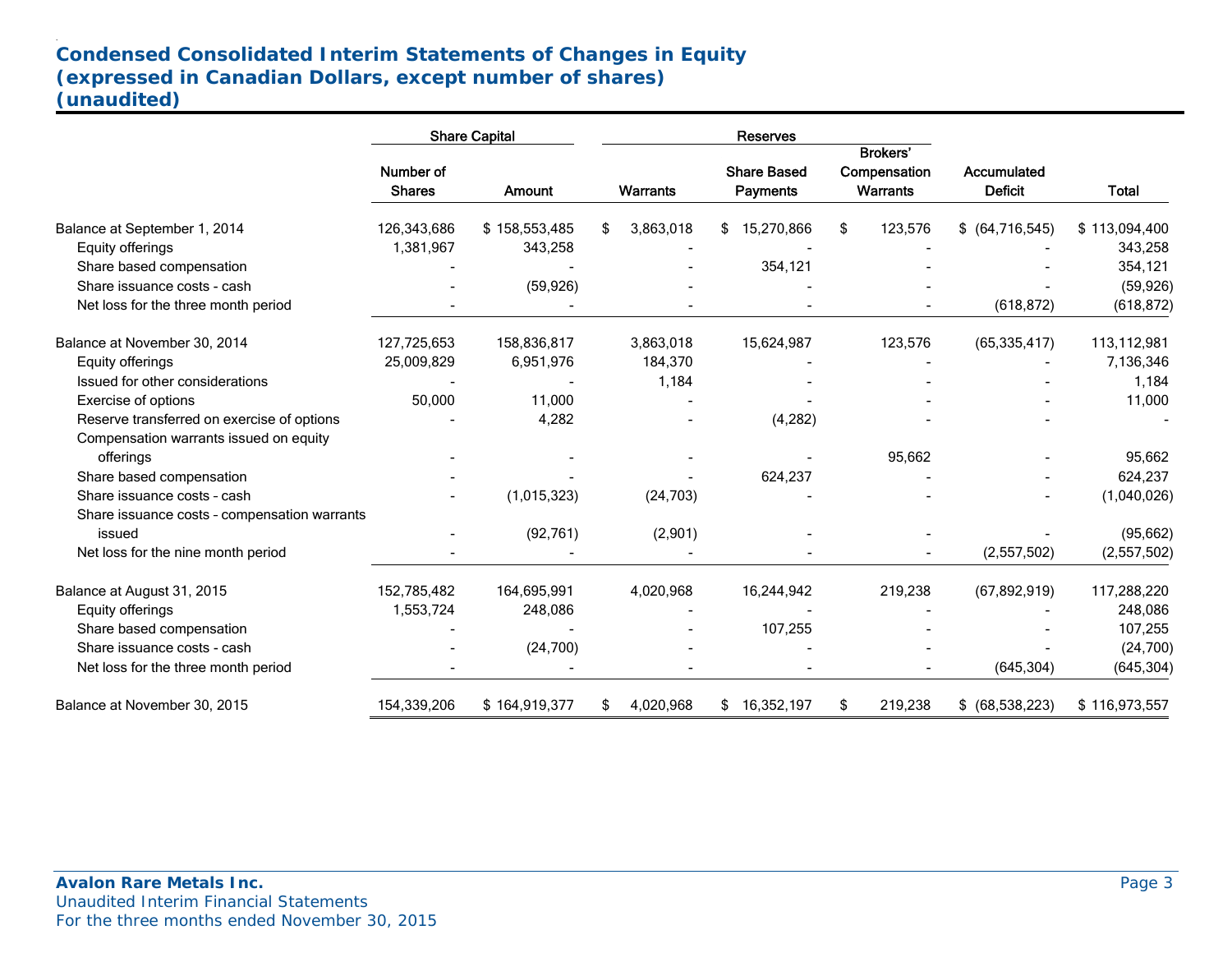### . **Condensed Consolidated Interim Statements of Cash Flows (expressed in Canadian Dollars) (unaudited)**

|                                                                       | <b>Three Months Ended</b><br>November 30, |    |                                    |  |
|-----------------------------------------------------------------------|-------------------------------------------|----|------------------------------------|--|
|                                                                       | 2015                                      |    | 2014                               |  |
| <b>Operating Activities</b>                                           |                                           |    |                                    |  |
| Cash paid to employees<br>Cash paid to suppliers<br>Interest received | \$<br>(455, 997)<br>(377, 615)<br>12,899  | \$ | (557, 226)<br>(512, 326)<br>14,419 |  |
| Cash Used by Operating Activities                                     | (820, 713)                                |    | (1,055,133)                        |  |
| <b>Financing Activities</b>                                           |                                           |    |                                    |  |
| Proceeds from equity offerings                                        | 222,280                                   |    | 278,934                            |  |
| Cash Provided by Financing Activities                                 | 222,280                                   |    | 278,934                            |  |
| <b>Investing Activities</b>                                           |                                           |    |                                    |  |
| Exploration and evaluation assets<br>Property, plant and equipment    | (1,418,023)<br>(77, 569)                  |    | (569, 212)<br>(1, 259, 436)        |  |
| Cash Used by Investing Activities                                     | (1,495,592)                               |    | (1,828,648)                        |  |
| <b>Change in Cash and Cash Equivalents</b>                            | (2,094,025)                               |    | (2,604,847)                        |  |
| Foreign Exchange Effect on Cash                                       | 3,056                                     |    | 9,902                              |  |
| Cash and Cash Equivalents - beginning of period                       | 5,247,738                                 |    | 6,017,598                          |  |
| Cash and Cash Equivalents - end of period                             | \$<br>3,156,769                           | \$ | 3,422,653                          |  |

Supplemental Cash Flow Information (note 14)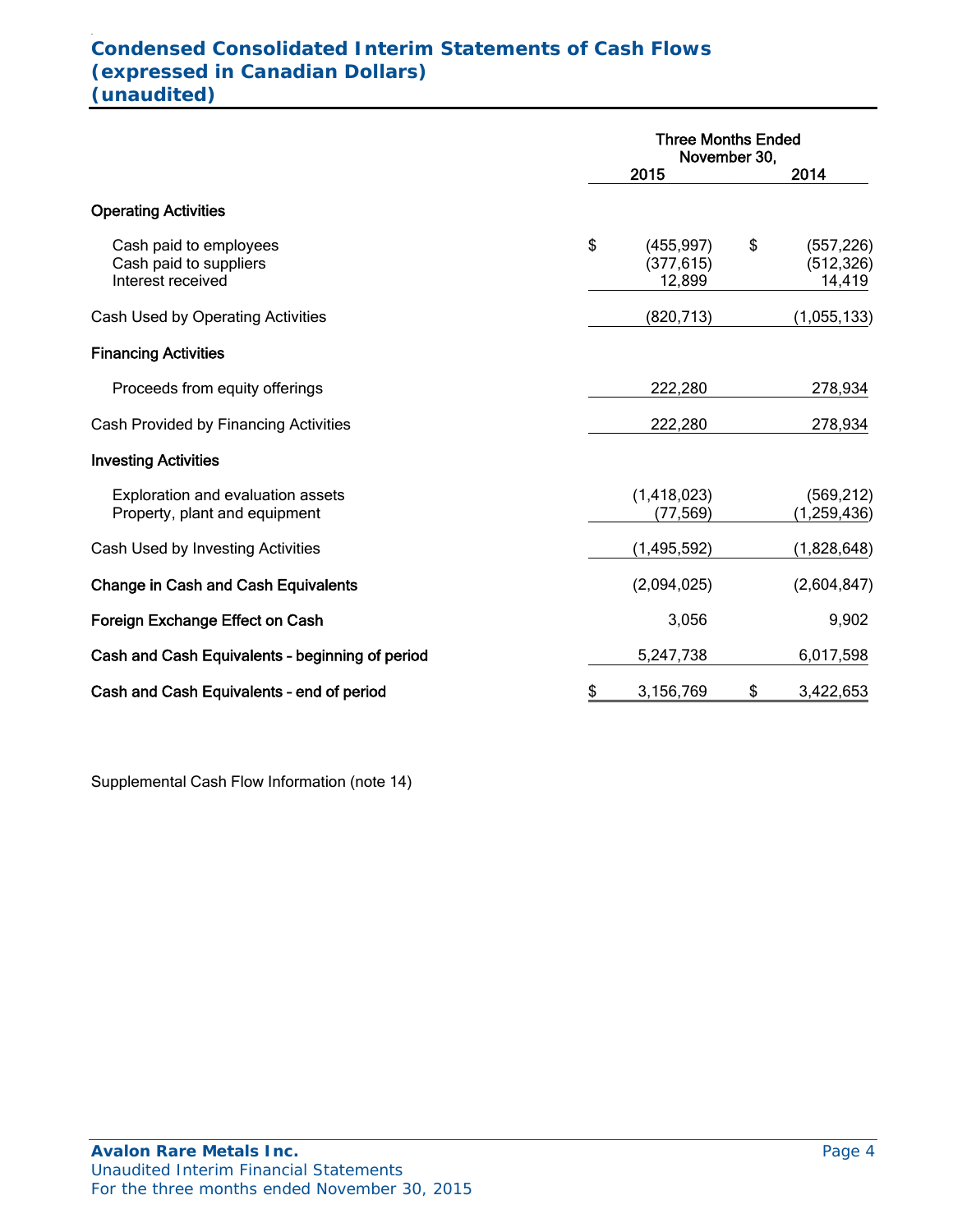#### **1. Nature of Operations**

Avalon Rare Metals Inc. (the "Company") is a publicly listed company incorporated in Canada and continued under the *Canada Business Corporations Act*. The Company's common shares are listed on the Toronto Stock Exchange (TSX: AVL), on the OTCQX® Best Market (OTCQX: AVLNF), and the Frankfurt Stock Exchange in Germany.

The registered address, principal address and records office of the Company is located at 130 Adelaide Street West, Suite 1901, Toronto, Ontario, Canada, M5H 3P5.

The Company is in the process of exploring and developing its mineral resource properties. To date, the Company has not earned significant revenues.

The realization of amounts shown for its exploration and evaluation assets and its development asset - Nechalacho Rare Earth Elements Project (the "Nechalacho REE Project") is dependent upon the discovery of economically recoverable reserves, the ability of the Company to obtain the necessary financing to develop these assets, and future profitable production or proceeds of disposition from these assets.

The Company is principally engaged in the acquisition, exploration, evaluation and development of rare metal and mineral properties located principally in Canada.

These unaudited condensed consolidated interim financial statements have been prepared in accordance with International Financial Reporting Standards ("IFRS") applicable to a going concern, which assumes the Company will continue to meet its obligations and discharge its liabilities in the normal course of business for the foreseeable future. Different bases of measurement may be appropriate when a company is not expected to continue operations for the foreseeable future. The Company is in the exploration and development stage and, as is common with many exploration and development companies, raises funds in the equity markets to conduct its business activities. The Company has incurred losses in the current and prior periods, with a net loss of \$645,304 for the three months ended November 30, 2015 (the "Quarter") and an accumulated deficit of \$68,538,223 as at November 30, 2015.

The Company's cash and cash equivalents balance at November 30, 2015 is \$3,156,769 and adjusted working capital is \$2,658,761 (calculated by adding back the deferred flow-through share premium of \$88,164 and the liability for warrants denominated in foreign currency of \$125,818 to the net current assets of \$2,444,779). Given the continuation of weak investor sentiment and capital market conditions in the junior resource sector, there exists an uncertainty as to the Company's ability to raise additional funds on favorable terms. This condition indicates the existence of a material uncertainty that raises substantial doubt about the Company's ability to continue as a going concern. As at November 30, 2015, the Company is required to incur additional Canadian exploration expenses ("CEE") of \$1,146,138 by December 31, 2016. This amount represents the remaining balance of the required expenditures resulting from the prospectus offering completed in May 2015. The Company's expenditures on other discretionary exploration and development activities have some scope for flexibility in terms of amount and timing, which can be adjusted accordingly. Management intends to finance these expenditures over the next twelve months with funds currently on hand and through planned equity financings.

These unaudited condensed consolidated interim financial statements do not reflect the adjustments to the carrying values of assets and liabilities and the reported expenses and statement of financial position classifications that would be necessary should the going concern assumption be inappropriate, and those adiustments could be material.

These unaudited condensed consolidated interim financial statements have been reviewed and approved by the Company's Audit Committee and the Board of Directors on January 12, 2016.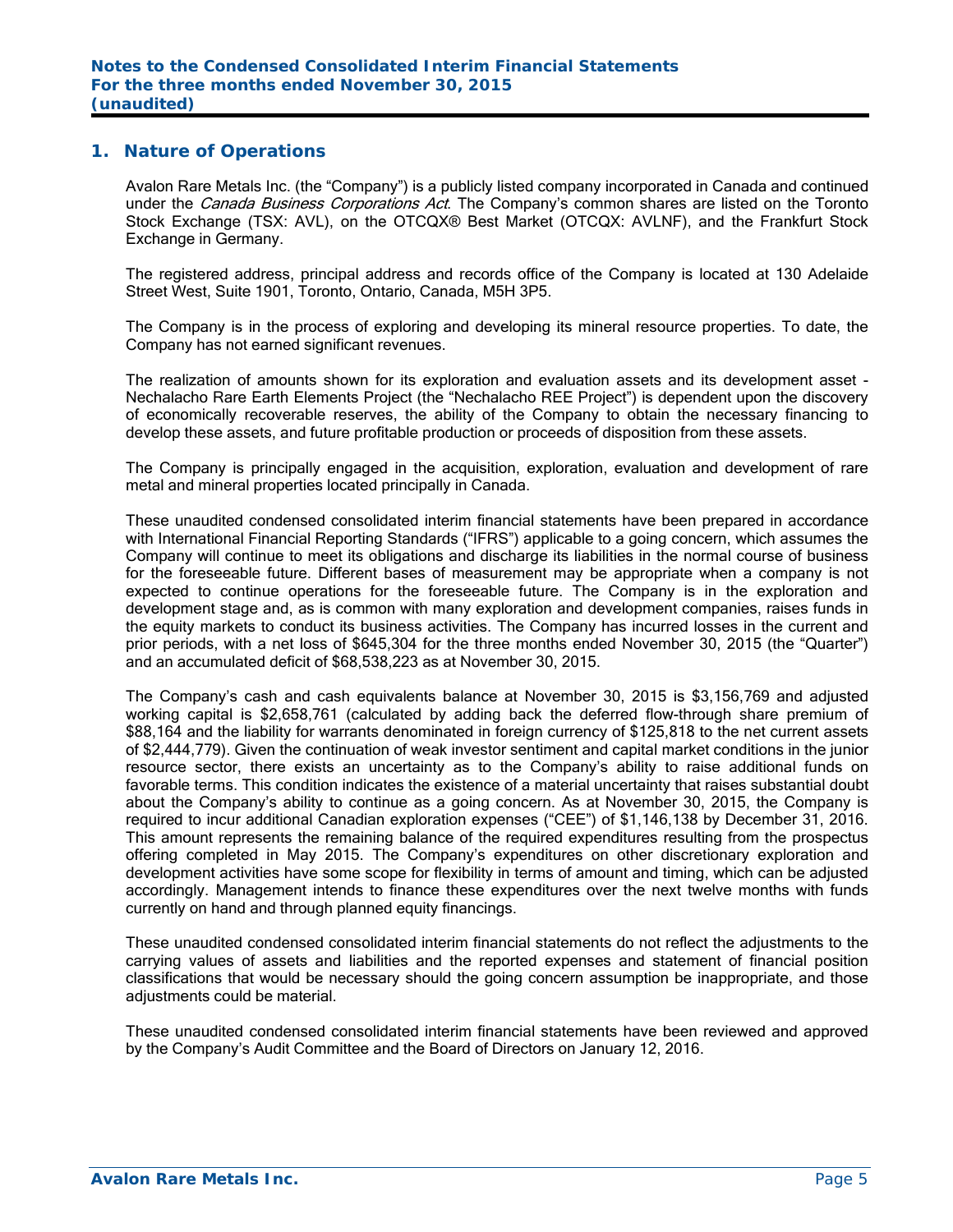## **2. Basis of Presentation**

#### *a) Statement of Compliance and Basis of Presentation*

These unaudited condensed consolidated interim financial statements, including comparatives, have been prepared in accordance with International Accounting Standards ("IAS") 34 Interim Financial Reporting, as issued by International Accounting Standards Board ("IASB").

These unaudited condensed consolidated interim financial statements do not contain all disclosures required by IFRS and accordingly should be read in conjunction with the Company's consolidated annual financial statements for the year ended August 31, 2015.

These unaudited condensed consolidated interim financial statements have been prepared on a going concern basis using the historical cost basis, except for certain financial instruments which are measured at fair value in accordance with the policies disclosed in Note 3 of the Company's consolidated annual financial statements for the year ended August 31, 2015.

#### *b) Basis of Consolidation*

These unaudited condensed consolidated interim financial statements include the accounts of the Company and the entities controlled by the Company. Control exists when the Company is exposed, or has rights, to variable returns from its involvement with the investee and has the ability to affect those returns through its power over the investee. The financial statements of subsidiaries are included in the consolidated financial statements from the date that control commences until the date that control ceases.

These unaudited condensed consolidated interim financial statements include the accounts of the Company and its wholly-owned subsidiaries, 8110131 Canada Inc., Nolava Minerals Inc. ("Nolava"), Avalon Rare Metals Ltd. ("ARML"), Avalon Rare Metals Processing Inc. ("ARMP") and Avalon Rare Metals Processing LLC ("ARMLLC"). Nolava, ARML, ARMP and ARMLLC are incorporated in the United States of America ("USA"). ARML, ARMP and ARMLLC have not carried on any significant operations since their inception. During the year ended August 31, 2012, 8110131 Canada Inc. acquired certain net smelter returns ("NSR") royalty interests in the Company's properties which were held by third parties. Nolava had held certain mining claims in Utah, USA and had conducted exploration work on those mining claims during fiscal year 2011 to fiscal year 2014. ARMP was dissolved on February 11, 2015. All intercompany transactions and balances have been eliminated on consolidation of the accounts.

### **3. Significant Accounting Policies**

These unaudited condensed consolidated interim financial statements have been prepared using the same accounting policies, significant accounting judgments and estimates, and methods of computation as the annual consolidated financial statements of the Company as at and for the year ended August 31, 2015, as described in Note 3 of those financial statements.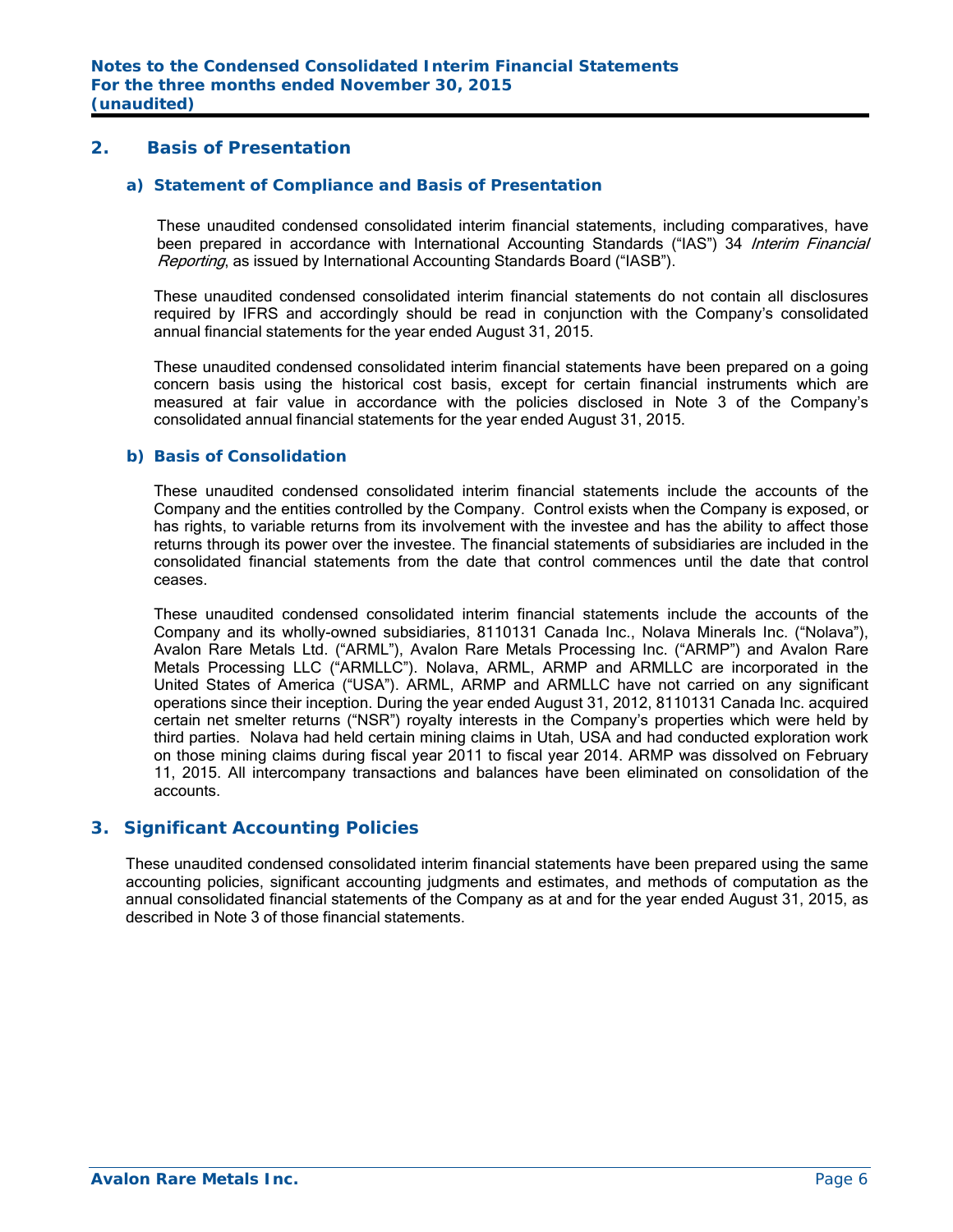## **4. Recent Accounting Pronouncements**

The following pronouncements are issued but not yet effective:

#### *a) IFRS 9, Financial Instruments*

IFRS 9, Financial instruments ("IFRS 9") was issued by the IASB in July 2014 and will replace IAS 39, Financial Instruments: recognition and measurement ("IAS 39"). IFRS 9 utilizes a single approach to determine whether a financial asset is measured at amortized cost or fair value and a new mixed measurement model for debt instruments having only two categories: amortized cost and fair value. The approach in IFRS 9 is based on how an entity manages its financial instruments in the context of its business model and the contractual cash flow characteristics of the financial assets. Final amendments released in July 2014 also introduce a new expected loss impairment model and limited changes to the classification and measurement requirements for financial assets. IFRS 9 is effective for annual periods beginning on or after January 1, 2018. The Company is currently evaluating the impact of this standard and amendments on its consolidated financial statements.

#### *b) IFRS 15, Revenue from Contracts and Customers*

IFRS 15, Revenue from Contracts and Customers ("IFRS 15") was issued by the IASB in May 2014, and will replace IAS 18, Revenue, IAS 11, Construction Contracts, and related interpretations on revenue. IFRS 15 sets out the requirements for recognizing revenue that apply to all contracts with customers, except for contracts that are within the scope of the standards on leases, insurance contracts and financial instruments. IFRS 15 uses a control based approach to recognize revenue which is a change from the risk and reward approach under the current standard. Companies can elect to use either a full or modified retrospective approach when adopting this standard and it is effective for annual periods beginning on or after January 1, 2018. The Company is currently evaluating the impact of IFRS 15 on its consolidated financial statements.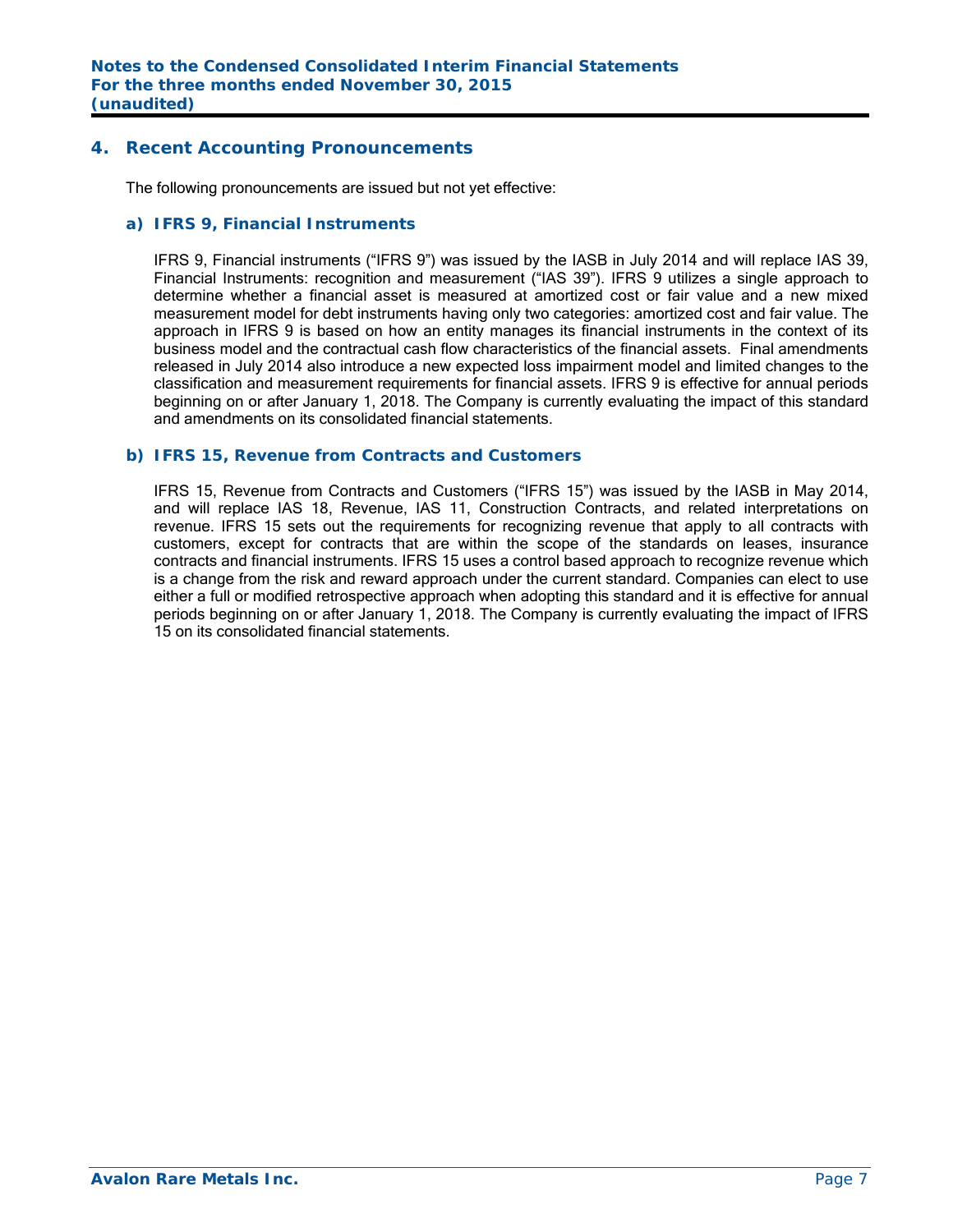## **5. Exploration and Evaluation Assets**

|                                         | September 1,<br>2015 | <b>Expenditures</b> | Impairment<br>Loss | November 30,<br>2015 |
|-----------------------------------------|----------------------|---------------------|--------------------|----------------------|
| <b>For the Quarter</b>                  |                      |                     |                    |                      |
| Separation Rapids Lithium Project (a)   | 5,637,890            | 653,947             | \$                 | 6,291,837            |
| East Kemptville Tin-Indium Project (b)  | 3,148,165            | 1,151,601           |                    | 4,299,766            |
| Miramichi Tin Project (c)               | 202,925              | 29.550              |                    | 232,475              |
| Warren Township Anorthosite Project (d) |                      |                     |                    |                      |
| Other (e)                               | 15,000               |                     |                    | 15,000               |
|                                         | 9,003,980            | 835,098.            |                    | 10,839,078           |

|                                         | September 1, |              |  | Impairment               | August 31,     |                     |      |      |
|-----------------------------------------|--------------|--------------|--|--------------------------|----------------|---------------------|------|------|
|                                         |              | 2014         |  |                          |                | <b>Expenditures</b> | Loss | 2015 |
| For the year ended August 31, 2015      |              |              |  |                          |                |                     |      |      |
| Separation Rapids Lithium Project (a)   |              | 5,089,720 \$ |  | 548,170                  | \$             | 5,637,890           |      |      |
| East Kemptville Tin-Indium Project (b)  |              | 1.857.161    |  | 1,291,004                | $\blacksquare$ | 3,148,165           |      |      |
| Miramichi Tin Project (c)               |              | 178,109      |  | 24,816                   |                | 202,925             |      |      |
| Warren Township Anorthosite Project (d) |              |              |  | 6,425                    | (6, 425)       |                     |      |      |
| Other (e)                               |              | 15.000       |  | $\overline{\phantom{0}}$ |                | 15,000              |      |      |
|                                         |              | 7,139,990    |  | 1,870,415                | (6, 425)       | 9,003,980           |      |      |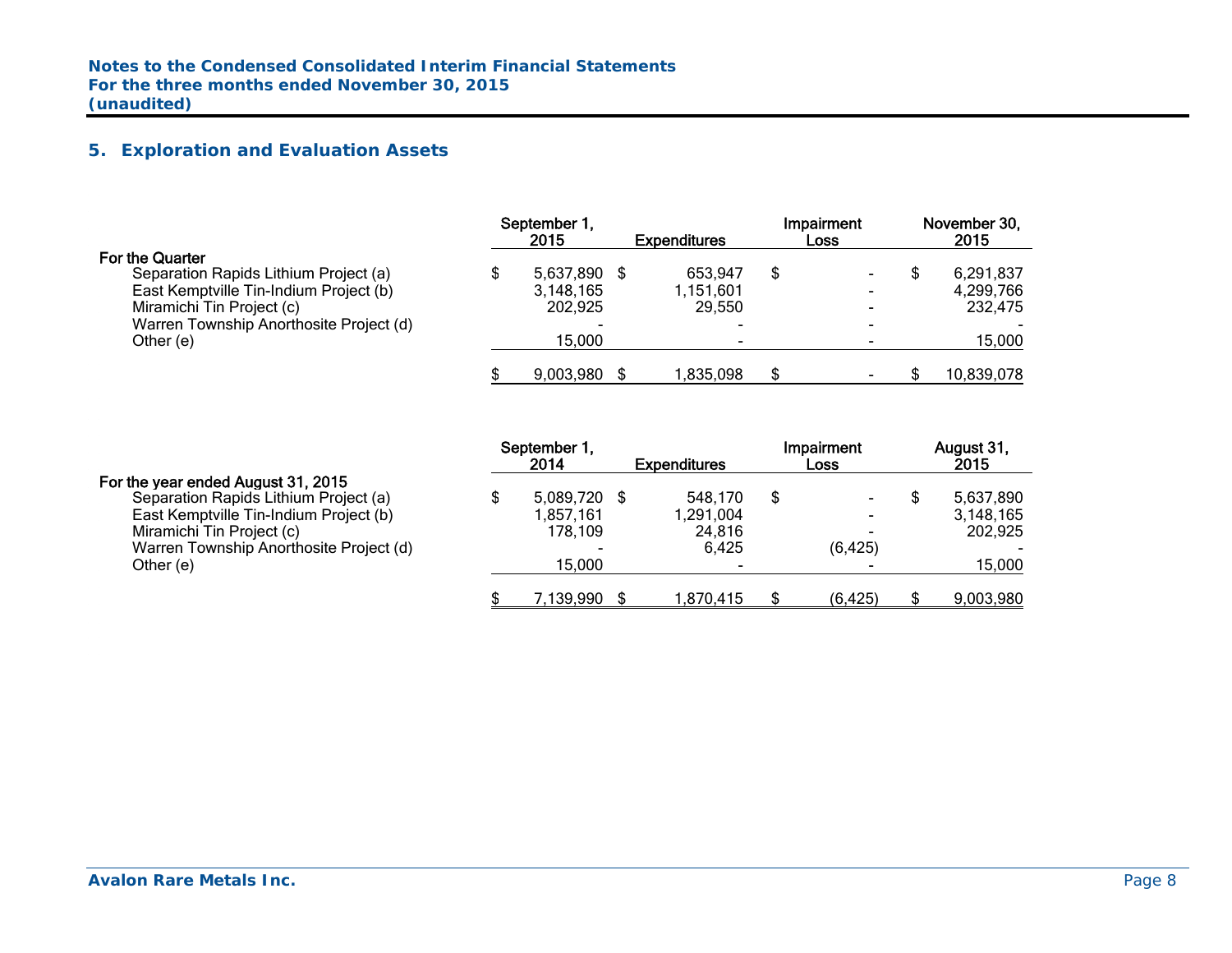## **5. Exploration and Evaluation Assets (continued)**

a) Separation Rapids Lithium Project, Ontario

The Company owns a 100% interest in certain claims and a mining lease in the Paterson Lake area of Ontario.

b) East Kemptville Tin-Indium Project, Nova Scotia

During the year ended August 31, 2007, the Company was granted a special exploration licence to search and prospect for all minerals except for coal, salt, potash and uranium within four claims in the East Kemptville area of Yarmouth, Nova Scotia. The special licence has been renewed multiple times since then.

In September 2014, the Company submitted an application for a new Special Licence reflecting the entire original mine site. During the quarter ended May 31, 2015, by Order in Council, the Government of Nova Scotia approved this application. The current Special Licence has a term of three years beginning on February 2, 2015 and includes a requirement to incur \$5.25 million in expenditures over the three years including \$750,000 in the first year (of which \$2,037,915 had been incurred by November 30, 2015).

The Company also has a number of regular exploration licences covering certain claims in the same proximity to the claims covered under the special exploration licence.

c) Miramichi Tin Project, New Brunswick

The Company owns a 100% interest in certain claims located in York County, New Brunswick, which were staked by the Company during the year ended August 31, 2012.

During the Quarter, the Company entered into an option letter agreement to earn a 100% interest (subject to a 2.0% NSR, which can be bought back for \$1.0 million) in certain mineral claims located in Charlotte County, New Brunswick. To keep the option in good standing, the Company is required to incur exploration expenditures of \$75,000 by October 28, 2016 (of which \$33,034 had been incurred as at November 30, 2015) and make cash payments totalling \$120,000 over five years (including \$10,000 by October 28, 2016).

d) Warren Township Anorthosite Project, Ontario

The Company owns a 100% interest in certain claims located near Foleyet, Ontario, which were staked by the Company during the year ended August 31, 2003. During the year ended August 31, 2013, the Company entered into a Mining Lease with the Province of Ontario under the Mining Act of Ontario covering these claims.

No substantial work has been carried out on the Warren Township project during the last five years and no work was planned or budgeted for fiscal 2016. In addition, no new potential customer has been identified for the project's calcium feldspar product. The current outlook as at November 30, 2015 for the Warren Township project remains unchanged. It is management's view that the fair value of this project has been significantly impaired and has estimated the recoverable amount of this project as at November 30, 2015 to be \$nil.

e) Other Resource Properties

The Company has a 100% interest in several claims in the Lilypad Lakes Tantalum Property, a 2.0% NSR interest in certain claims of the East Cedartree Gold Property located near Kenora, Ontario, and a 2.4% NSR interest in the Wolf Mountain Platinum-Palladium Project.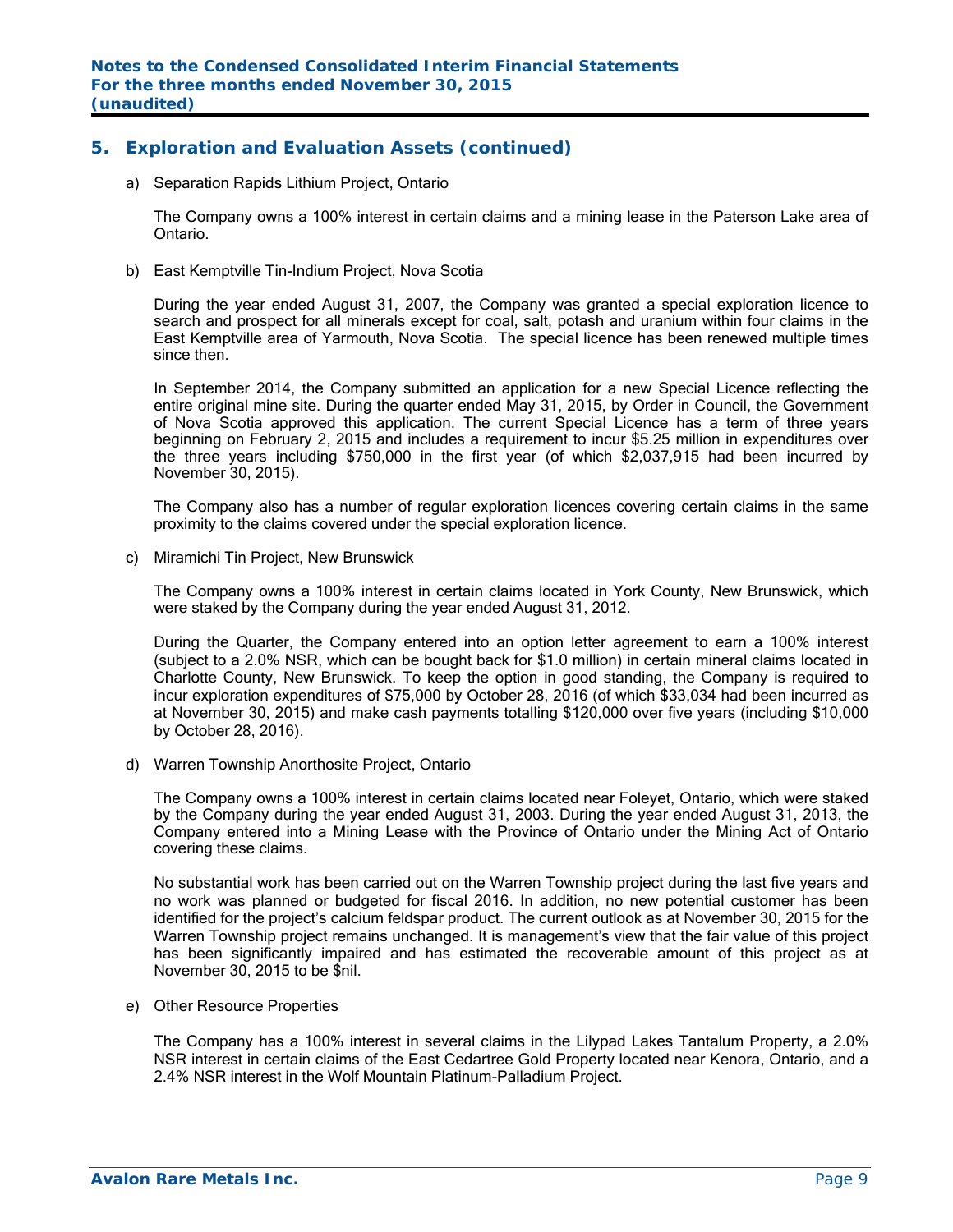## **6. Property, Plant and Equipment**

|                                 | Nechalacho<br><b>REE Project</b><br>(a) | Airstrip      | Computer<br>and Office<br>Equipment | Land and<br><b>Building</b> | <b>Exploration</b><br>Equipment | Leasehold<br>Improvements | <b>Total</b>      |
|---------------------------------|-----------------------------------------|---------------|-------------------------------------|-----------------------------|---------------------------------|---------------------------|-------------------|
| Cost                            |                                         |               |                                     |                             |                                 |                           |                   |
| As at September 1, 2014         | \$101,507,002                           | \$<br>646,860 | \$<br>330,659                       | \$                          | \$<br>671,583                   | \$<br>98,796              | \$<br>103,254,900 |
| <b>Additions</b>                | 1,615,243                               |               |                                     | 74,455                      | 9,301                           |                           | 1,698,999         |
| <b>Disposals</b>                |                                         |               | (29, 103)                           |                             |                                 | (4,202)                   | (33, 305)         |
| As at August 31, 2015           | 103,122,245                             | 646,860       | 301,556                             | 74,455                      | 680,884                         | 94,594                    | 104,920,594       |
| <b>Additions</b>                | 112,119                                 |               |                                     |                             |                                 |                           | 112,119           |
| As at November 30, 2015         | \$103,234,364                           | \$<br>646,860 | \$<br>301,556                       | \$<br>74,455                | \$<br>680,884                   | \$<br>94,594              | \$<br>105,032,713 |
| <b>Accumulated Depreciation</b> |                                         |               |                                     |                             |                                 |                           |                   |
| As at September 1, 2014         | \$<br>$\blacksquare$                    | \$<br>163,390 | \$<br>213,538                       | \$<br>$\sim$                | \$<br>510,770                   | \$<br>63,303              | \$<br>951,001     |
| Depreciation expense            |                                         | 28,788        | 39,550                              | 537                         | 48,649                          | 15,775                    | 133,299           |
| <b>Disposals</b>                |                                         |               | (26, 793)                           |                             |                                 | (4,202)                   | (30, 995)         |
| As at August 31, 2015           |                                         | 192,178       | 226,295                             | 537                         | 559,419                         | 74,876                    | 1,053,305         |
| Depreciation expense            |                                         | 6,621         | 5,627                               | 806                         | 9,110                           | 3,944                     | 26,108            |
| As at November 30, 2015         | \$                                      | \$<br>198,799 | \$<br>231,922                       | 1,343                       | \$<br>568,529                   | \$<br>78,820              | \$<br>1,079,413   |
| <b>Net Book Value</b>           |                                         |               |                                     |                             |                                 |                           |                   |
| As at August 31, 2015           | \$103,122,245                           | \$<br>454,682 | \$<br>75,261                        | \$<br>73,918                | \$<br>121,465                   | \$<br>19,718              | \$103,867,289     |
| As at November 30, 2015         | \$103,234,364                           | \$<br>448,061 | \$<br>69,634                        | \$<br>73,112                | \$<br>112,355                   | \$<br>15,774              | \$<br>103,953,300 |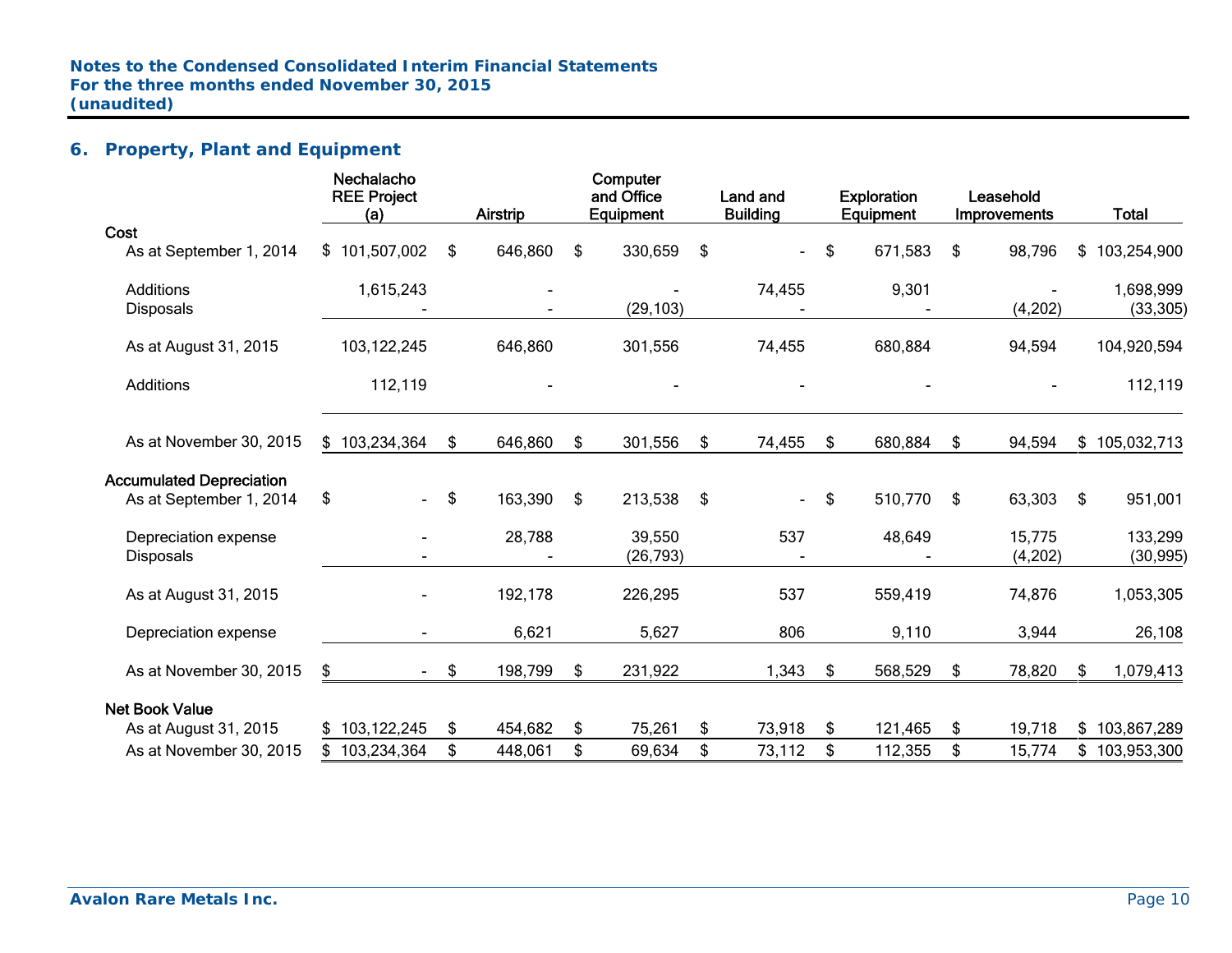## **6. Property, Plant and Equipment (continued)**

a) Nechalacho REE Project, Northwest Territories

During the year ended August 31, 2005, the Company acquired a 100% interest in five mining leases covering the Nechalacho rare earth elements deposit ("Nechalacho Deposit") located at Thor Lake in the Mackenzie Mining District of the Northwest Territories. In addition, three mineral claims were staked in 2009 to cover favourable geology to the west of the mining leases.

The property was subject to two underlying net smelter returns ("NSR") royalty agreements, one for a 3.0% royalty and one for a 2.5% royalty. During the year ended August 31, 2012, the Company bought out the 3.0% NSR royalty for a cash payment of \$2.0 million. The remaining 2.5% NSR royalty can be bought back at the principal amount of \$150,000 compounded annually at the average Canadian prime rate from May 2, 1982 to the buyback date, which currently approximates \$1.4 million.

During the year ended August 31, 2012, the Company entered into an accommodation agreement (the "Accommodation Agreement") with the Deninu K'ue First Nation ("DKFN"). The DKFN is one of three Akaitcho bands who have used, occupied and have constitutionally protected aboriginal rights with respect to the lands on which the Nechalacho Deposit in the Northwest Territories is located.

The Accommodation Agreement provides for business and employment opportunities for the DKFN related to the Nechalacho Deposit and associated facilities in the Northwest Territories and contains measures to mitigate environmental and cultural impacts that may result from the project development. The Accommodation Agreement also commits the DKFN to supporting timely completion of the environmental assessment, permitting and development processes of the Nechalacho REE Project, and provides for the DKFN to participate in the project economics.

In conjunction with the Accommodation Agreement, the Company had issued an aggregate of 10,000 common shares of the Company and agreed to grant an aggregate of 50,000 non-transferrable common share purchase warrants of the Company to the DKFN. The common shares are subject to certain contractual restrictions on transfer pending receipt of certain regulatory permits and approvals for the Nechalacho REE Project. As at November 30, 2015, the Company has issued 40,000 warrants with a weighted average exercise price of \$0.73 per share to the DKFN and these warrants have a weighted average remaining contract life of 3.2 years. The remaining 10,000 warrants will be issued on the next anniversary of the effective date (July 31, 2016) of the Accommodation Agreement. These warrants will have a term of five years and will have an exercise price based on the then current market price of the Company's common shares at the date of issue of the warrants, and will be subject to statutory restrictions on resale.

## **7. Deferred Flow-Through Share Premium**

A summary of the changes in the deferred flow-through share premium amount is set out below:

| Balance - September 1, 2014                            | \$           |
|--------------------------------------------------------|--------------|
| Increase relating to flow-through common shares issued | 641,397      |
| Decrease relating to CEE incurred                      | (347, 589)   |
| Balance - August 31, 2015                              | 293,808      |
| Decrease relating to CEE incurred                      | (205, 644)   |
| Balance - November 30, 2015                            | \$<br>88,164 |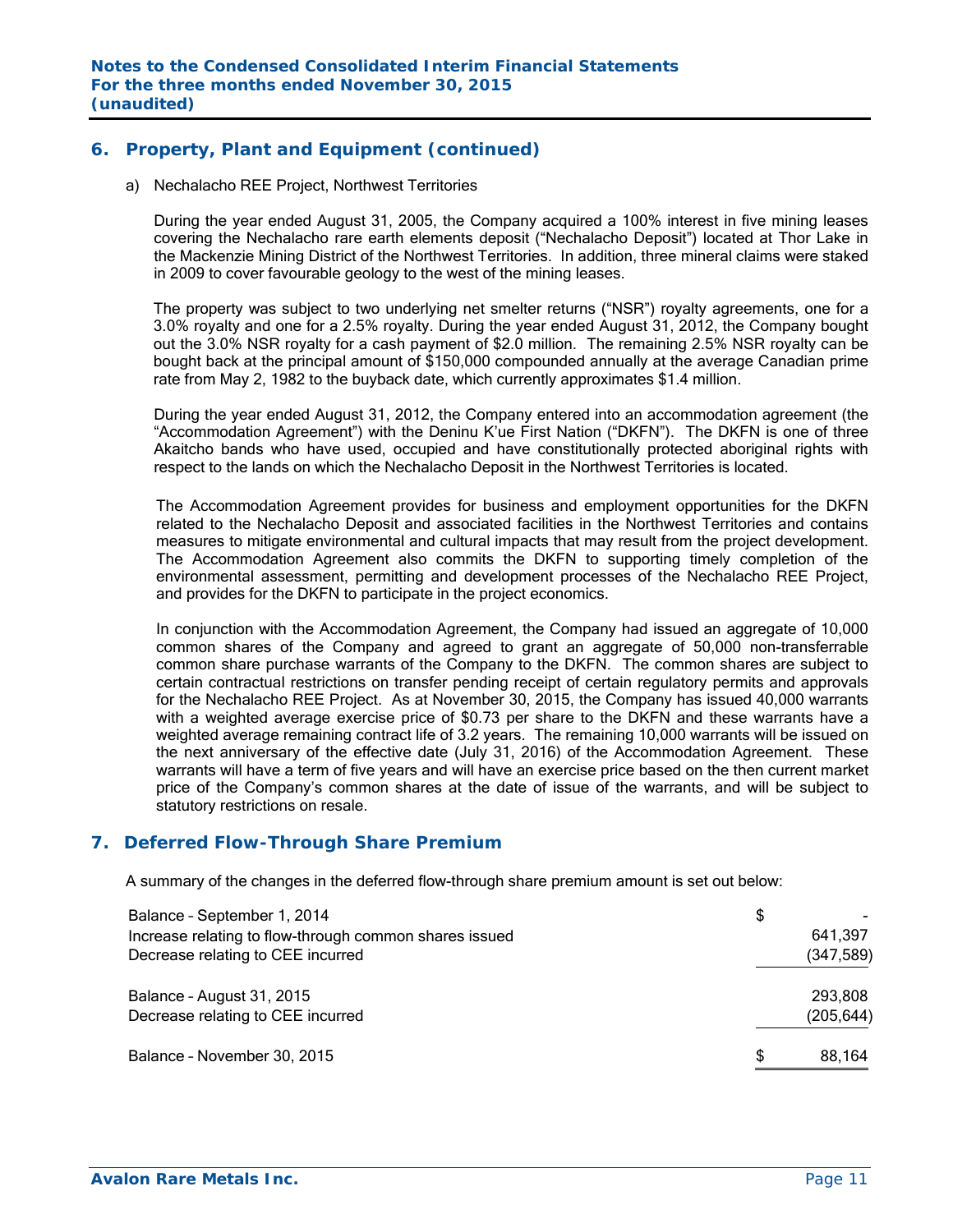## **8. Warrants Denominated in Foreign Currency**

The following table reconciles the outstanding warrants (with an exercise price in a currency that is not the functional currency of the Company) to purchase common shares of the Company at the beginning and end of the respective reporting periods:

|                                                       | <b>Number</b><br>of Warrants | Amount                   |
|-------------------------------------------------------|------------------------------|--------------------------|
| Balance - September 1, 2014<br>Decrease in fair value | 6,466,513                    | 1,720,622<br>(1,431,765) |
| Balance - August 31, 2015<br>Decrease in fair value   | 6,466,513                    | 288,857<br>(163,039)     |
| Balance - November 30, 2015                           | 6,466,513                    | 125,818                  |

These warrants are denominated in US\$ and each warrant is exercisable into a common share of the Company at the original exercise price of US\$0.56 per share until June 13, 2021 ("US\$ Warrant") and is subject to certain anti-dilution provisions, which may reduce the exercise price, with a floor of US\$0.5095 per share. The adjusted exercise price as calculated by the anti-dilution provisions as at November 30, 2015 is US\$0.5223.

In accordance with IAS 32 Financial Instruments: Presentation and IAS 39 Financial Instruments: Recognition and Measurement, the fair value of these warrants had been classified as a financial liability at fair value through profit or loss and recorded at fair value at the time of issuance, and are re-measured at each financial statement reporting date. The fair value of these warrants has been re-measured as at November 30, 2015 using the Black-Scholes pricing model with the following assumptions: expected dividend yield of Nil; risk free interest rate of 0.92%; expected life of 5.5 years; and expected volatility of 61%, and the resulting change in value has been recorded as decrease in fair value of warrants denominated in foreign currency in the statement of comprehensive loss.

## **9. Share Capital**

#### *a) Authorized*

The Company is presently authorized to issue an unlimited number of common shares without par value. The Company is also authorized to issue up to 25,000,000 preferred shares without par value, of which none have been issued.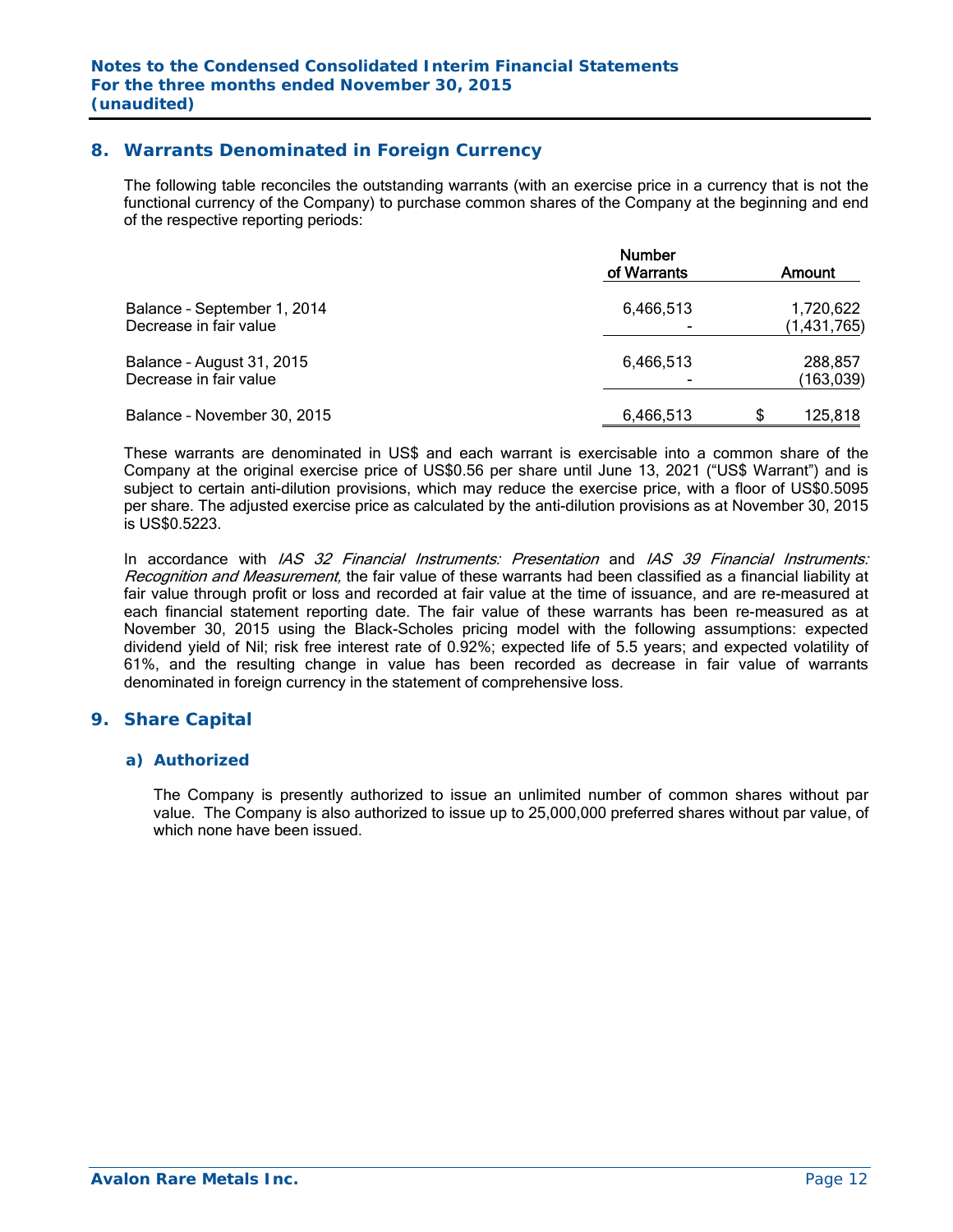#### *b) Common Shares Issued and Outstanding*

|                                               | <b>Number</b> | <b>Amount</b>     |
|-----------------------------------------------|---------------|-------------------|
| Balance - September 1, 2014                   | 126,343,686   | \$<br>158,553,485 |
| Issued pursuant to:                           |               |                   |
| equity offerings                              | 26,391,796    | 7,936,631         |
| exercise of options                           | 50,000        | 15,282            |
| Issuance costs - cash                         |               | (1,075,249)       |
| Issuance costs - compensation warrants issued |               | (92, 761)         |
| Price premium of flow-through shares issued   |               | (641, 397)        |
| Balance - August 31, 2015                     | 152,785,482   | \$<br>164,695,991 |
| Issued pursuant to prospectus offering (i)    | 1,553,724     | 248,086           |
| Issuance costs - cash                         |               | (24,700)          |
| Balance - November 30, 2015                   | 154,339,206   | \$<br>164,919,377 |

i) During the year ended August 31, 2014, the Company entered into a sales agreement (the "Sales Agreement") with Cowen and Company, LLC ("Cowen"), pursuant to which the Company may, at its discretion and from time to time during the term of the Sales Agreement, sell, through Cowen, as agent and/or principal, such number of the Company's common shares as would result in aggregate gross proceeds to the Company of up to US\$25,000,000. Sales of common shares will be made through "at the market" issuances on the NYSE MKT at the market price prevailing at the time of each sale, and, as a result, prices may vary.

The Company filed a prospectus supplement, dated September 24, 2013, pursuant to which the Company may issue up to US\$8,100,000 in common shares using the Sales Agreement (each prospectus supplement is limited to 10% of the market value of the Company at the end of the month prior to filing) (the "First Supplement").

The Company will pay Cowen a commission, or allow a discount, equal to 3.0% of the gross proceeds of all common shares sold under the Sales Agreement.

Pursuant to the Sales Agreement, as at August 31, 2015, the Company had issued 9,428,180 common shares for gross proceeds of \$3,855,388 (US\$3,439,916) and paid cash commissions totaling \$115,661 (US\$103,197). During the year ended August 31, 2014, the Company had also incurred other costs (primarily related to the preparation of the Sales Agreement and the First Supplement) of \$399,032, of which \$381,775 had been recognized as share issuance costs as at August 31, 2015, and the balance of \$17,257 was recorded as prepaid transaction costs.

During the Quarter, the Company has issued 1,553,724 common shares for gross proceeds of \$248,086 (US\$187,696) pursuant to the Sales Agreement and paid cash commissions totaling \$7,443 (US\$5,631). The Company has recognized the balance of the prepaid transaction costs of \$17,257 as share issuance costs.

The Sales Agreement expired in October 2015.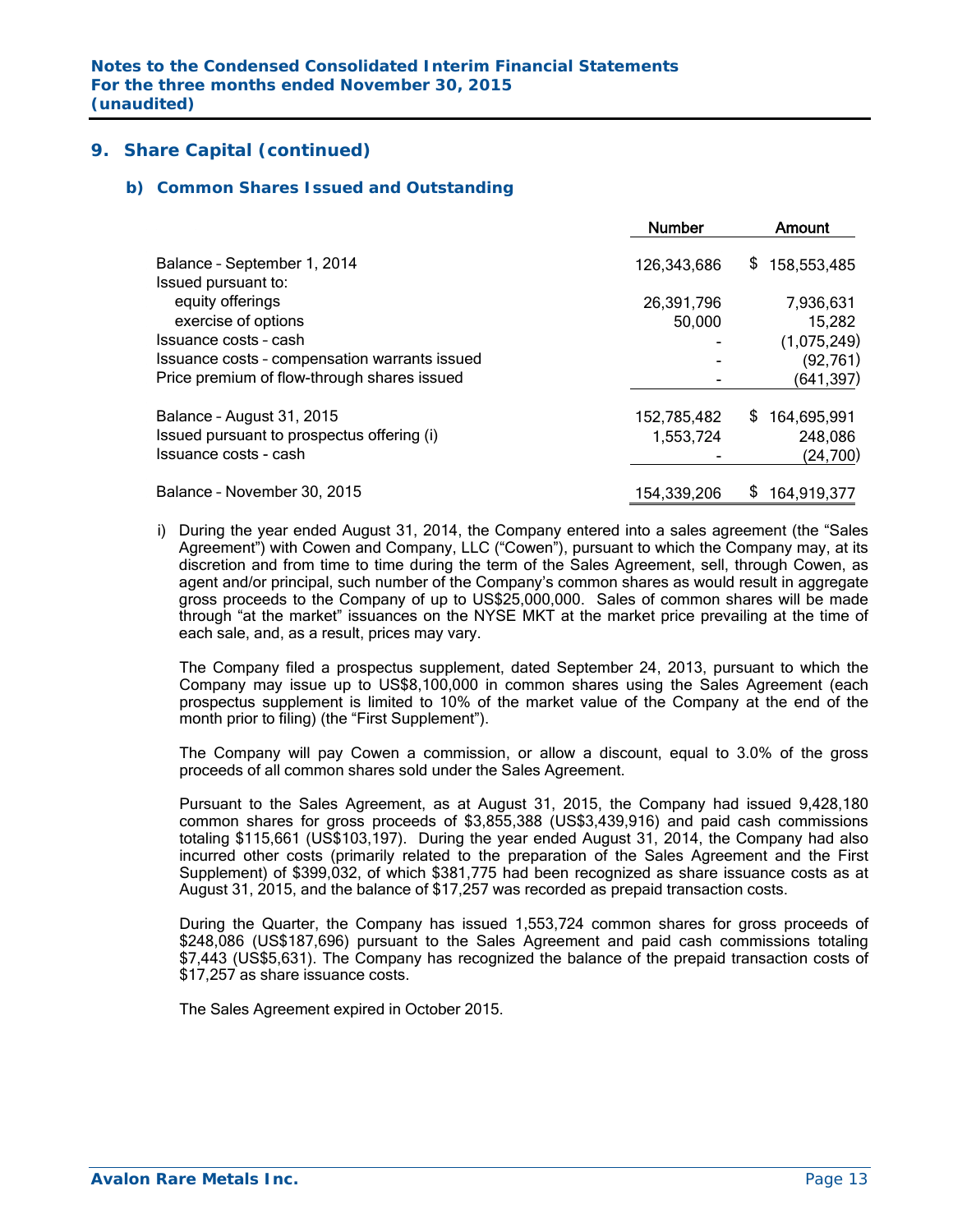#### *c) Warrants*

The following table reconciles the warrants outstanding to purchase common shares of the Company at the beginning and end of the respective reporting periods:

|                                                                                                                  | <b>Number</b><br>of Warrants             | Weighted<br>Average<br><b>Exercise Price</b> |                         |  |  |
|------------------------------------------------------------------------------------------------------------------|------------------------------------------|----------------------------------------------|-------------------------|--|--|
| Balance - September 1, 2014<br>Issued pursuant to equity offerings<br>Issued pursuant to Accommodation Agreement | $1,252,500^{(1)}$<br>2,215,985<br>10.000 |                                              | 0.607<br>0.425<br>0.210 |  |  |
| Balance - August 31, 2015 and November 30, 2015<br>(1)                                                           | $3,478,485^{(1)}$                        |                                              | 0.490                   |  |  |

 $<sup>(1)</sup>$  Does not include the 6,466,513 US\$ Warrants as disclosed below.</sup>

The outstanding warrants have a weighted average remaining contract life of 1.2 years.

The warrants reserve, included as a component of the consolidated statement of changes in equity, relates to equity settled instruments issued by the Company to various stakeholders.

As disclosed in Note 8, the Company also has 6,466,513 US\$ Warrants outstanding as at November 30, 2015, with an adjusted exercise price of US\$0.5223 per share. These US\$ Warrants are exercisable until June 13, 2021.

The Company is also required to issue the following warrants:

- i) as disclosed in Note 6(a), issue 10,000 warrants to the DKFN on the next anniversary of the effective date of the Accommodation Agreement (July 31, 2016); and
- ii) issue 20,000 warrants to the Northwest Territory Métis Nation in two equal installments of 10,000 warrants upon the Nechalacho REE Project meeting certain milestones.

#### *d) Share Based Payments*

The shareholders have approved a Stock Option Plan (the "Plan") that provides for the issue of up to 10% of the number of issued and outstanding common shares of the Company to eligible employees, directors and service providers of the Company.

The Plan authorizes the granting of options to purchase common shares of the Company at a price equal to or greater than the closing price of the shares on either the trading day prior to the grant or the day of the grant. The options generally vest over a period of up to four years, and generally have a term of two to five years (but can have a maximum term of up to 10 years).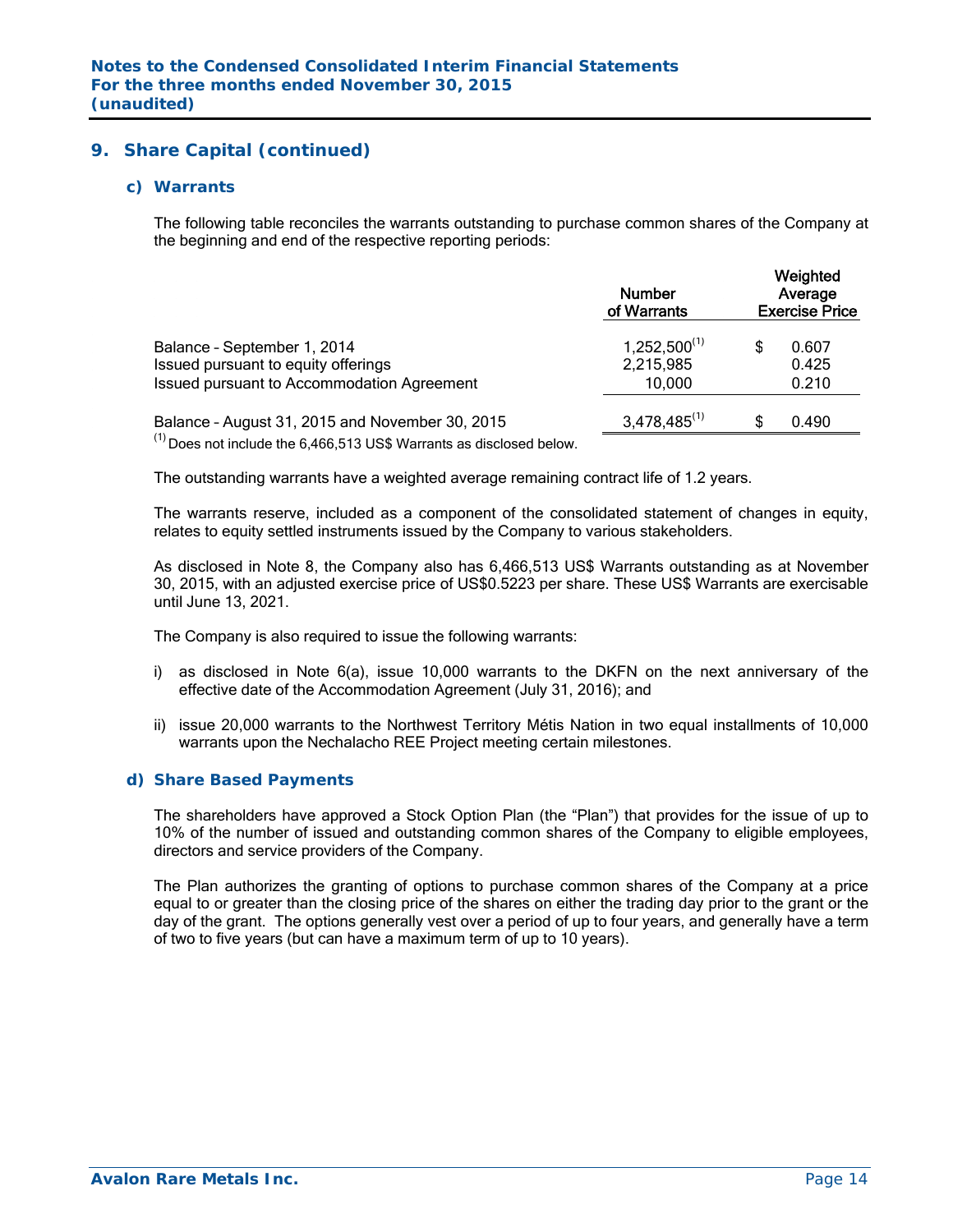The following table reconciles the stock options outstanding at the beginning and end of the respective reporting periods:

|                             | <b>Number</b><br>of Options | Weighted<br>Average<br><b>Exercise Price</b> |      |  |
|-----------------------------|-----------------------------|----------------------------------------------|------|--|
| Balance - September 1, 2014 | 8,630,250                   | \$                                           | 2.02 |  |
| Granted                     | 2,620,000                   |                                              | 0.27 |  |
| Exercised                   | (50,000)                    |                                              | 0.22 |  |
| Expired                     | (1,200,250)                 |                                              | 1.94 |  |
| Forfeited                   | (225,000)                   |                                              | 2.51 |  |
| Balance - August 31, 2015   | 9,775,000                   | \$                                           | 1.56 |  |
| Granted                     | 140,000                     |                                              | 0.17 |  |
| Expired                     | (75,000)                    |                                              | 1.80 |  |
| Forfeited                   | (150,000)                   |                                              | 2.13 |  |
| Balance - November 30, 2015 | 9,690,000                   | \$                                           | 1.53 |  |

As at November 30, 2015, there were 6,880,000 options vested (August 31, 2015 – 6,570,000) with an average exercise price of \$1.85 (August 31, 2015 - \$1.89).

The share based payments reserve, included as a component of the consolidated statement of changes in equity, relates to equity settled compensation options issued by the Company to its directors, officers, employees and consultants.

The estimated fair value of options earned during the Quarter was \$107,255 (2014 - \$354,121), of which \$1,211 (2014 - \$50,888) was capitalized to property, plant and equipment, \$28,184 (2014 - \$17,956) was capitalized as exploration and evaluation assets, \$121 (2014 - \$2,189) was charged to operations as general exploration expenses with the balance of \$77,739 (2014 - \$283,088) charged to operations as share based compensation expense.

The fair value of each option granted is estimated at the time of grant using the Black-Scholes optionpricing model. The Black-Scholes option-pricing model requires the input of subjective assumptions, including expected life of the option award, share price volatility and other assumptions. The expected life of options granted is derived from historical data on employee exercises and post-vesting employment termination behavior. Expected volatility is based on the historic volatility of the Company's shares. These assumptions involve inherent uncertainties and the application of management judgment. In addition, the Company is required to estimate the expected forfeiture rate and only recognize expense for those options expected to vest.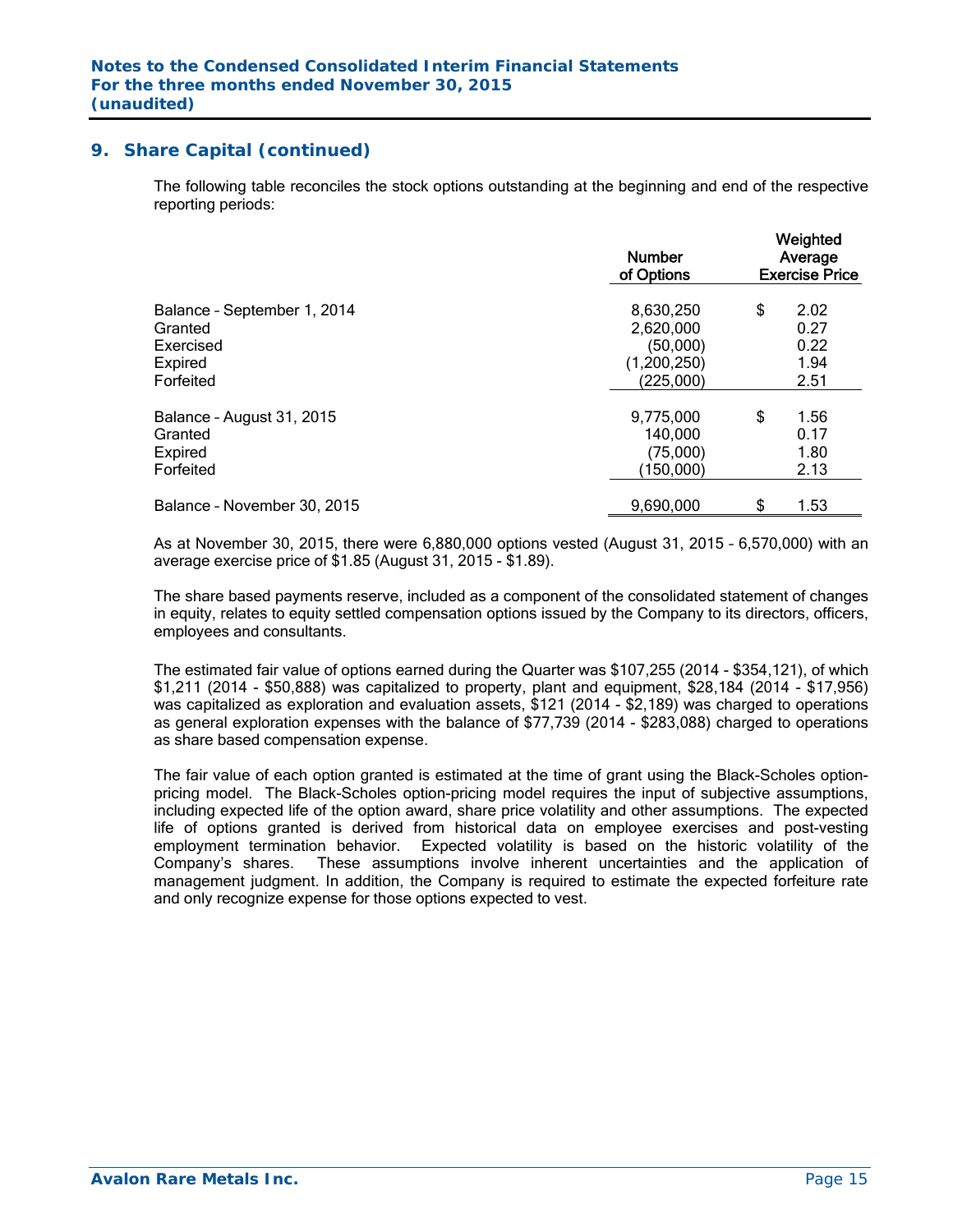The weighted average assumptions for grants during the Quarter and the year ended August 31, 2015 are as follows:

|                                                     | November 30,<br>2015 | August 31,<br>2015 |
|-----------------------------------------------------|----------------------|--------------------|
| Exercise price                                      | \$0.17               | \$0.27             |
| Closing market price on day preceding date of grant | \$0.17               | \$0.27             |
| Risk-free interest rate                             | 0.57%                | 0.94%              |
| Expected life (years)                               | 3.6                  | 3.1                |
| <b>Expected volatility</b>                          | 66%                  | 64%                |
| Expected dividend yield                             | Nil                  | Nil                |
| Grant date fair value                               | \$0.08               | \$0.12             |
| Forfeiture rate                                     | 16%                  | 17%                |

The following table summarizes information concerning outstanding and exercisable options as at November 30, 2015:

|                           | <b>Number of Options</b> |                    | <b>Weighted Average</b><br>Remaining |
|---------------------------|--------------------------|--------------------|--------------------------------------|
| <b>Option Price Range</b> | Outstanding              | <b>Exercisable</b> | <b>Contractual Life</b>              |
| $$8.00 - $8.62$           | 300,000                  | 300,000            | 0.4 years                            |
| $$4.00 - $4.99$           | 700,000                  | 700,000            | 0.6 years                            |
| $$3.00 - $3.99$           | 500,000                  | 500,000            | 1.0 years                            |
| $$2.00 - $2.99$           | 675,000                  | 575,000            | 1.1 years                            |
| $$1.00 - $1.99$           | 1,990,000                | 1,613,750          | 1.8 years                            |
| $$0.50 - $0.99$           | 2,485,000                | 1,096,250          | 3.1 years                            |
| $$0.17 - $0.49$           | 3,040,000                | 2,095,000          | 3.5 years                            |
|                           | 9,690,000                | 6,880,000          |                                      |

#### *e) Brokers' Compensation Warrants*

The following table summarizes information concerning outstanding brokers' compensation warrants as at the beginning and end of the respective reporting periods:

|                                                                     | Number of<br>Compensation<br><b>Warrants</b> | Weighted<br>Average<br><b>Exercise Price</b> |
|---------------------------------------------------------------------|----------------------------------------------|----------------------------------------------|
| Balance - September 31, 2014<br>Issued pursuant to equity offerings | 554,273<br>1,178,339                         | 0.61<br>0.31                                 |
| Balance - August 31, 2015 and November 30, 2015                     | 1,732,612                                    | $0.45^{(1)}$                                 |

 $(1)$  554,273 of the compensation warrants outstanding as at August 31, 2014 and throughout the period to November 30, 2015 are denominated in US\$. The effect of the change in the foreign exchange rate between the Canadian\$ and the US\$ has been reflected in the weighted average exercise price as at August 31, 2015 and November 30, 2015.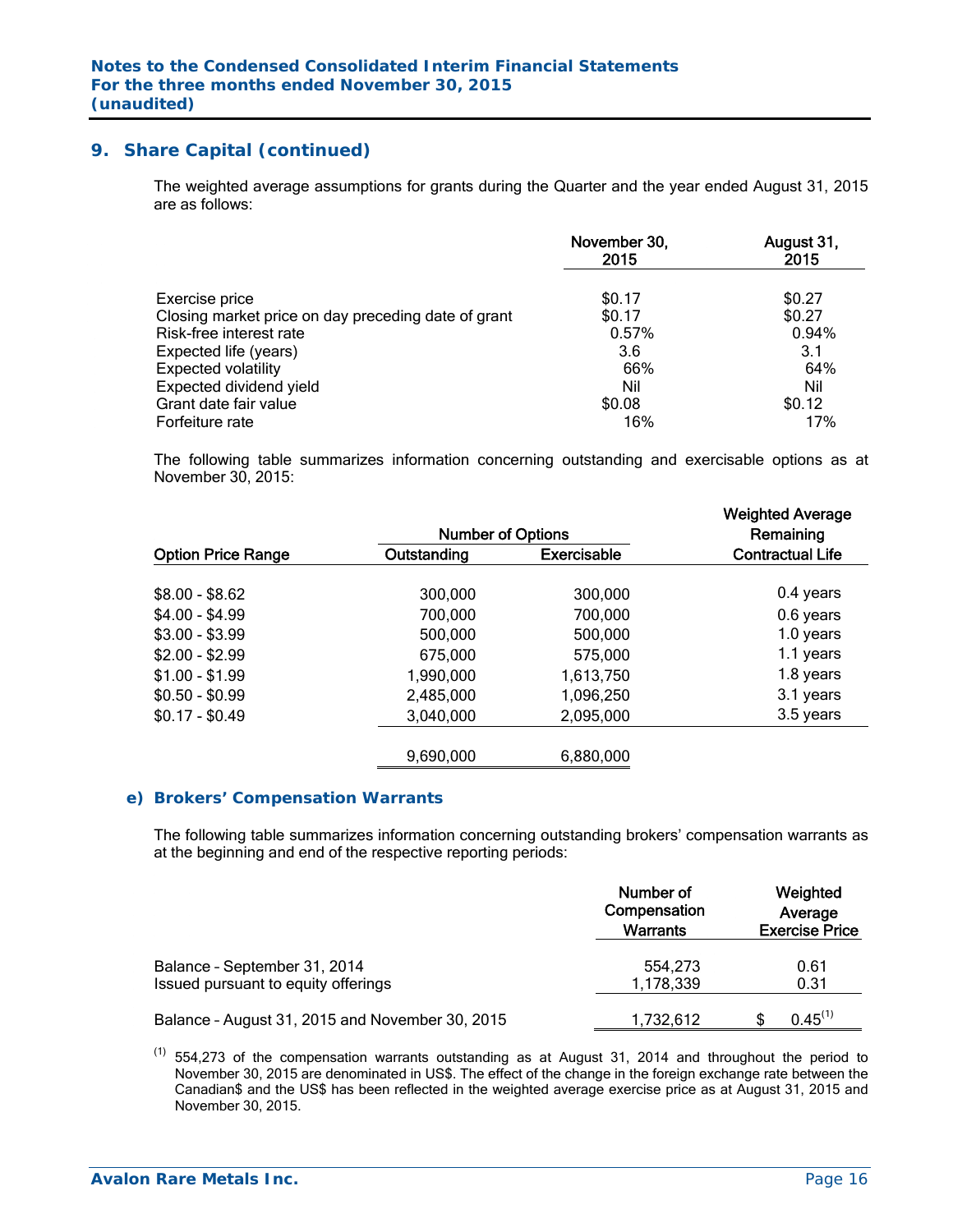The brokers' compensation warrants reserve, included as a component of the consolidated statement of changes in equity, relates to equity settled compensation instruments issued by the Company to external service providers.

As at November 30, 2015, the Company has the following compensation warrants outstanding:

- (i) 554,273 compensation warrants with an exercise price of US\$0.56 per common share, which are exercisable until June 13, 2017;
- (ii) 527,806 compensation warrants with an exercise price of \$0.27 per common share, which are exercisable until December 19, 2016;
- (iii) 650,533 compensation warrants with an exercise price of \$0.34 per common share, which are exercisable until November 27, 2016.

### **10. Corporate and Administrative Expenses**

 Corporate and administrative expenses for the three months ended November 30, 2015 and 2014 consist of the following:

|                                              | November 30,<br>2015 | November 30,<br>2014 |           |  |
|----------------------------------------------|----------------------|----------------------|-----------|--|
| Salaries, benefits and directors' fees       | \$<br>517,910        | \$                   | 579,276   |  |
| Consulting and professional fees             | 135,110              |                      | 285,291   |  |
| Office, insurance and other expenses         | 123,017              |                      | 128,276   |  |
| Occupancy                                    | 75,972               |                      | 81,964    |  |
| Shareholders' communications and filing fees | 55,433               |                      | 85,617    |  |
| Travel and related costs                     | 32,161               |                      | 82,075    |  |
|                                              | \$<br>939,603        | \$                   | 1,242,499 |  |

Employees' salaries, benefits and stock based compensation expensed for the Quarter totaled \$533,698 (2014 – \$703,337).

## **11. Write-off of Land Acquisition Option Payments**

The Company's purchase option on a land parcel in Geismar, Louisiana expired on December 14, 2014, and accordingly, the option payments made totaling \$212,960 for the purchase option were written off during the quarter ended November 30, 2014.

### **12. Related Party Disclosures**

Balances and transactions between the Company and its subsidiaries have been eliminated on consolidation and are not disclosed in this note. Details of the transactions between the Company and other related parties are disclosed below:

#### a) Trading transactions

There have been no material trading transactions with related parties during each of the three months ended November 30, 2015 and 2014.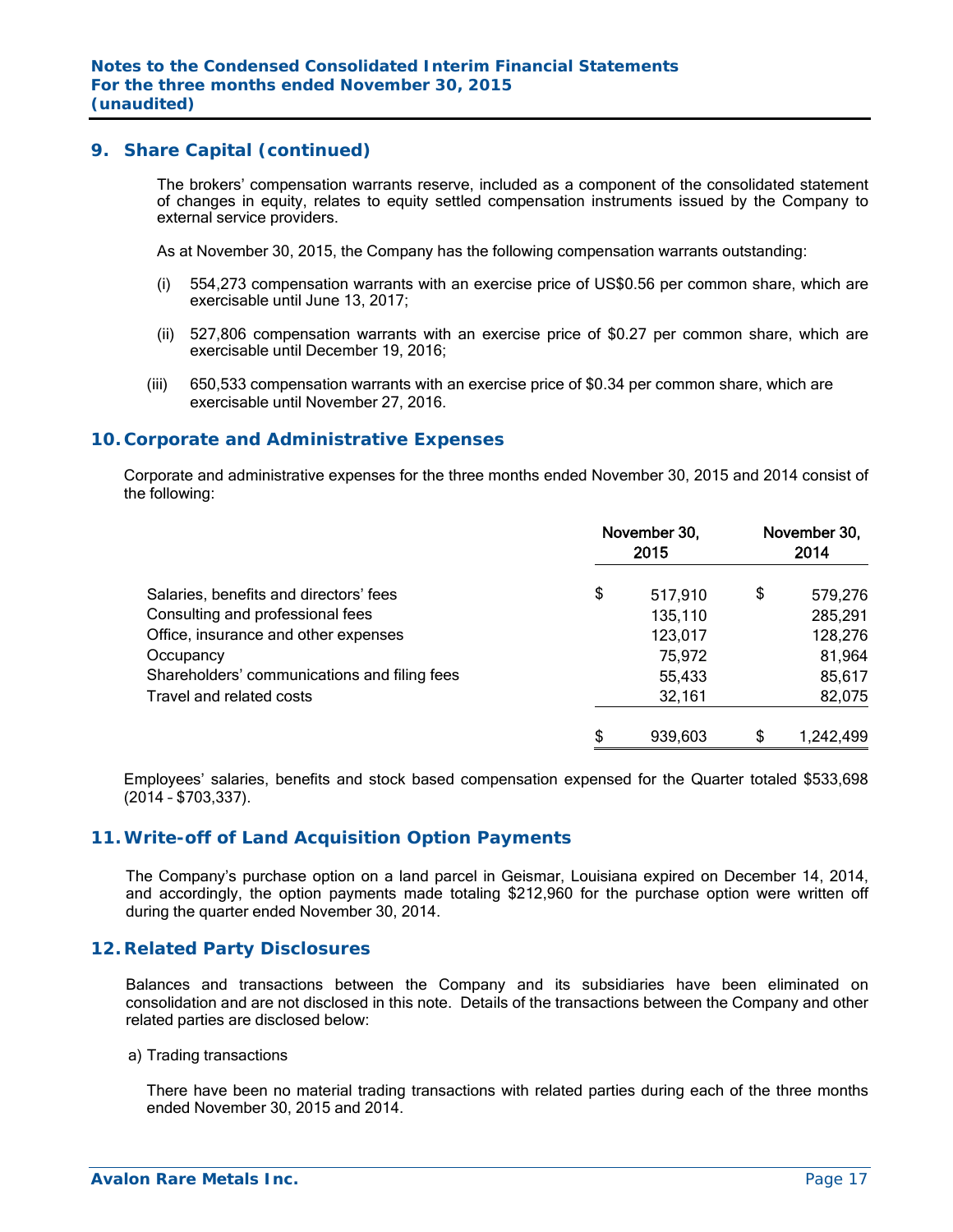## **12. Related Party Disclosures (continued)**

b) Compensation of key management personnel

The remuneration of directors and other members of the Company's senior management team during each of the three months ended November 30, 2015 and 2014 are as follows:

|                                                                                   | November 30, | November 30,<br>2014 |    |                    |
|-----------------------------------------------------------------------------------|--------------|----------------------|----|--------------------|
| Salaries, benefits and directors' fees<br>Share based compensation <sup>(1)</sup> | \$           | 504,998<br>85,211    | \$ | 557,519<br>273,800 |
|                                                                                   |              | 590,209              |    | 831,319            |

(1)Fair value of stock options earned and recognized as share based compensation during the respective reporting period.

### **13. Financial Instruments**

IFRS 7 establishes a fair value hierarchy that reflects the significance of inputs used in making fair value measurements as follows:

- Level 1 quoted prices in active markets for identical assets or liabilities;
- Level 2 inputs other than quoted prices included in Level 1 that are observable for the asset or liability, either directly (i.e. as prices) or indirectly (i.e. from derived prices); and
- Level 3 inputs for the asset or liability that are not based upon observable market data.

Assets are classified in their entirety based on the lowest level of input that is significant to the fair value measurement. The fair value of the Company's warrants denominated in a currency that is not the functional currency of the Company is based on Level 2 inputs that are observable for the liability such as interest rate, dividend yield and historical volatility.

#### *Fair Values*

Except as disclosed elsewhere in these financial statements, the carrying amounts for the Company's financial instruments approximate their fair values because of the short-term nature of these items.

The Company's risk exposures and the impact on the Company's financial instruments are summarized below:

#### *Credit risk*

The Company is not exposed to any significant credit risk as at November 30, 2015. The Company's cash and cash equivalents are either on deposit with two major Canadian chartered banking groups in Canada or invested in bankers' acceptance notes or guaranteed investment certificates issued by two major Canadian Chartered banking groups. The Company's receivables primarily consist of Goods and Services Tax/Harmonized Sales Tax receivable, government grants and refundable security deposits with various federal and provincial governments and are therefore not subject to significant credit risk.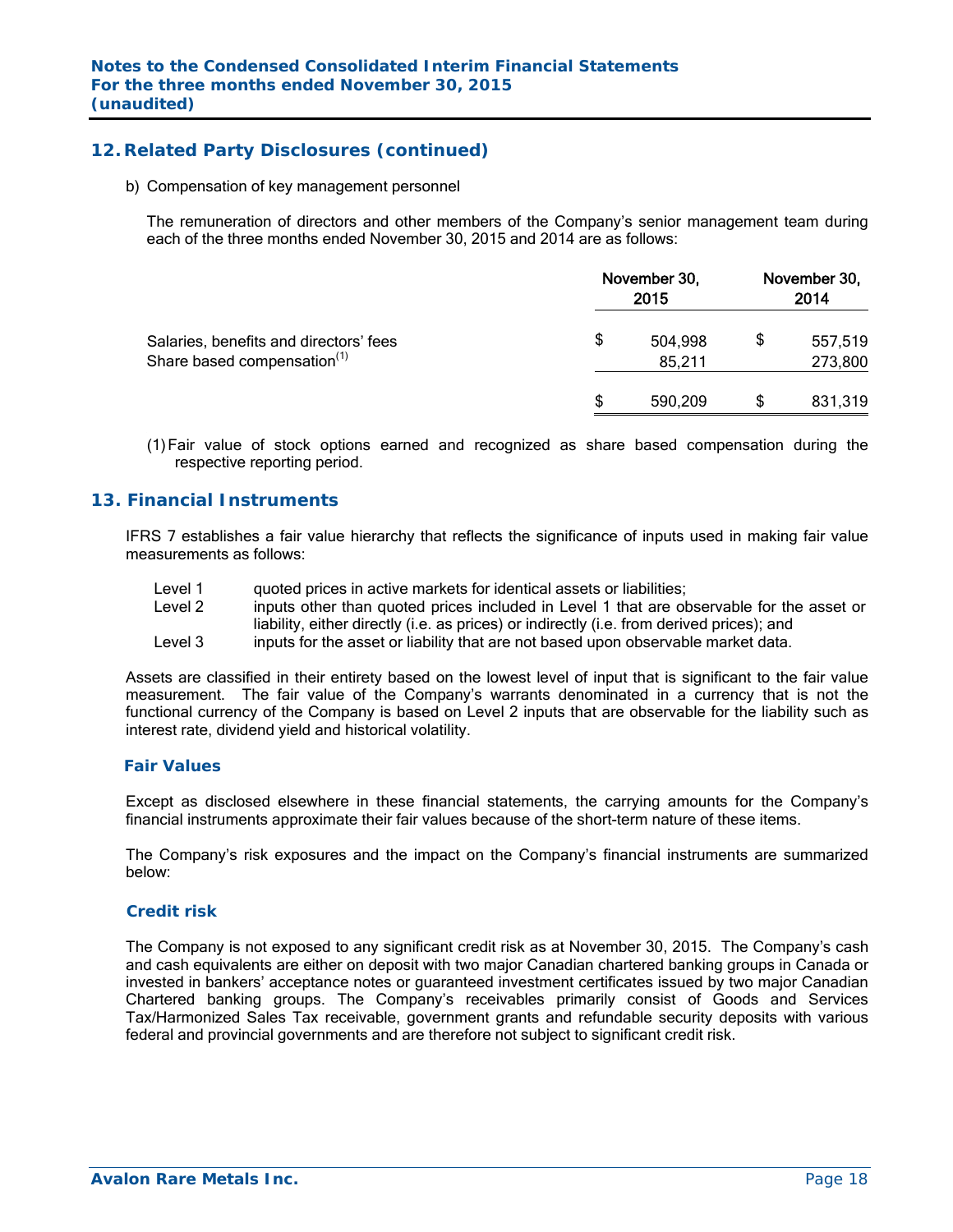## **13. Financial Instruments (continued)**

#### *Liquidity risk*

Liquidity risk is the risk that an entity will not be able to meet its financial obligations as they come due. The Company has in place a planning and budgeting process to assist in determining the funds required to support the Company's normal operating requirements on an on-going basis and its plans for exploration and development expenditures. The Company ensures that there are sufficient funds to meet its short-term requirements, taking into account its anticipated cash flows from operations and its holdings of cash and cash equivalents.

As at November 30, 2015, the Company has current assets of \$4,008,018 and current liabilities of \$1,563,239. The adjusted working capital of the Company is \$2,658,761 (calculated by adding back the deferred flow-through share premium of \$88,164 and the liability for warrants denominated in foreign currency of \$125,818 to the net current assets of \$2,444,779). As the de-recognition of the balances of the deferred flow-through share premium and the liability for warrants denominated in foreign currency accounts will not require the future out flow of resources by the Company, it is management's belief that the adjusted working capital figure provides useful information in assessing the Company's liquidity risk.

Repayments due by period as of November 30, 2015:

|                                                                                      | <b>Within</b><br>1 Year | 1-3<br>Years      | 4-5<br>Years      |    | Total                  |
|--------------------------------------------------------------------------------------|-------------------------|-------------------|-------------------|----|------------------------|
| Accounts payable and accrued liabilities \$ 1,349,257<br>Operating lease obligations | 227.915                 | $\sim$<br>626,374 | $\sim$<br>420,062 | S. | 1,349,257<br>1,274,351 |
|                                                                                      | 1,577,172               | 626,374           | 420,062           |    | \$2,623,608            |

### *Market risk*

(i) Interest rate risk

 The Company has cash and cash equivalents balances and it has no interest-bearing debt. The Company's current policy is to invest its excess cash in highly liquid money market investments such as bankers acceptance notes, treasury bills and GICs. These short term money market investments are subject to interest rate fluctuations.

(ii) Foreign currency risk

 The Company's functional currency is the Canadian dollar. The majority of the Company's purchases are transacted in Canadian dollars. As at November 30, 2015, the Company had cash held in bank accounts of US\$102,639 and accounts payable of US\$17,999 denominated in US currency.

(iii) Price risk

 The prices of metals and minerals fluctuate widely and are affected by many factors outside of the Company's control. The prices of metals and minerals and future expectation of such prices have a significant impact on the market sentiment for investment in mining and mineral exploration companies. This in turn may impact the Company's ability to raise equity financing for its long term working capital requirements.